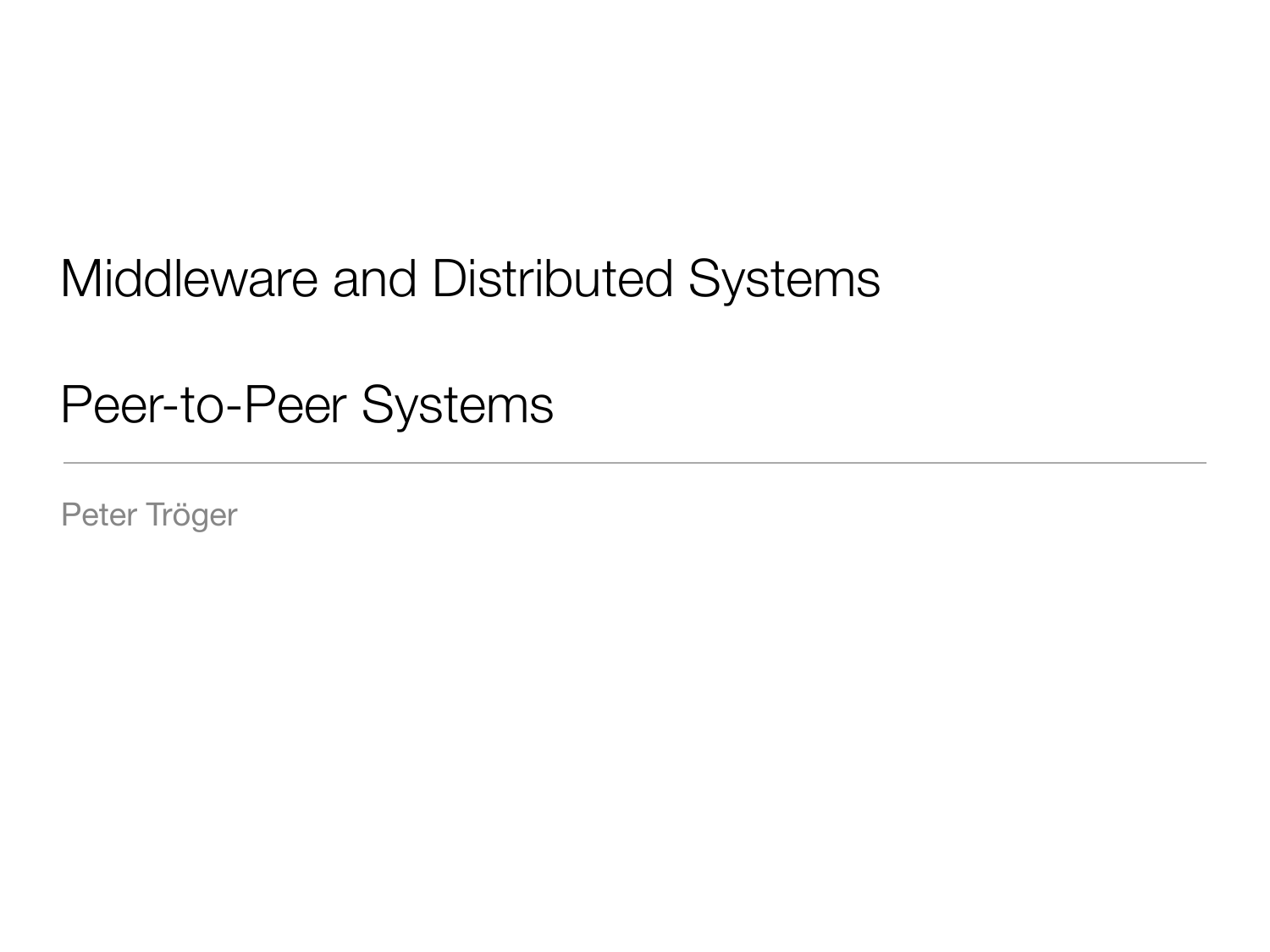#### Peer-to-Peer Systems (P2P)

- Concept of a decentralized large-scale distributed system
	- Large number of networked computers (peers)
	- Each peer has equivalent capabilities and responsibilities, merging the roles of client and server
	- Data distribution over participants, no central authority
- Avoids limitations of pure client/server in terms of scalability
- Increased interest with file-sharing applications (1999)
- First peer-based systems long before the Internet
	- USENET (1979), FidoNet BBS message exchange system (1984)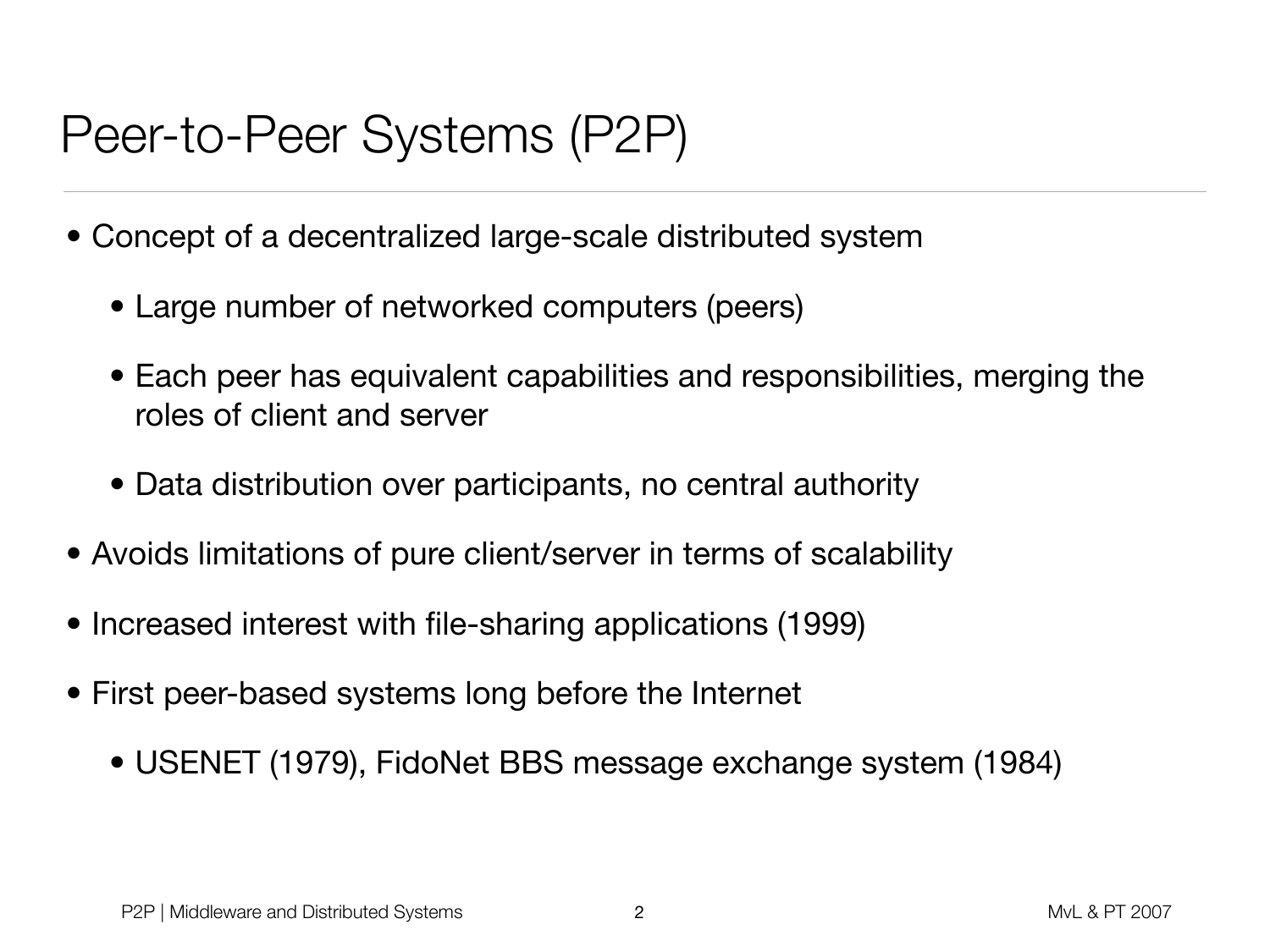#### Usenet

- Started 1979, after introduction of UUCP in UNIX v7
- Tom Truscott and Jim Ellis, Grad students at Two Duke University
- Reading and posting of articles in distributed newsgroups
	- User subscription to hierarchically ordered newsgroups
	- Synchronization of client application with local news server, local server synchronizes with other news-feeds
	- Time of slow networks, batch transfer of messages twice a day
	- Flooding to all servers which did no see the new message so far
	- Message disappears from group after some time (meanwhile web archives)
- Also binary transport (uuencode, Base64 / MIME encoding) *alt.binary*
- NNTP for TCP transport (1985), message format similar to eMail (RFC 850, 1983)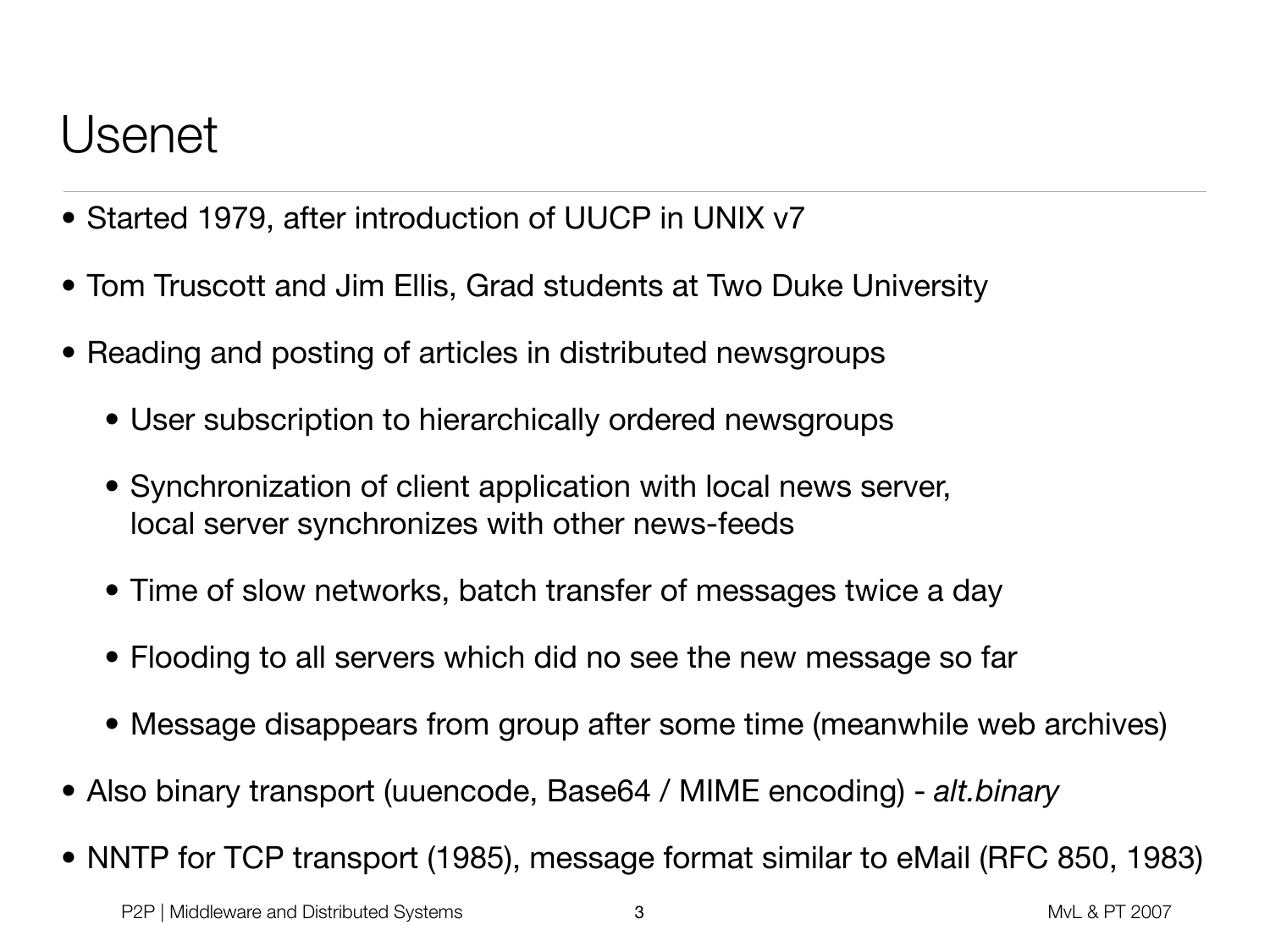#### Characteristics Of P2P

- Placement of data objects across many hosts
	- Balancing of access load, techniques for search and retrieval of data
- Each participating machines contributes resources
	- Volatile and non-exclusive availability of nodes
	- Nodes usually disappear, cheat, or fail
- Better scalability for large number of objects, due to distributed storage
- Routes and object references can be replicated, tolerating failures of nodes
- Complexity and runtime behavior of modern large-scale P2P systems still under research (P2P crawlers)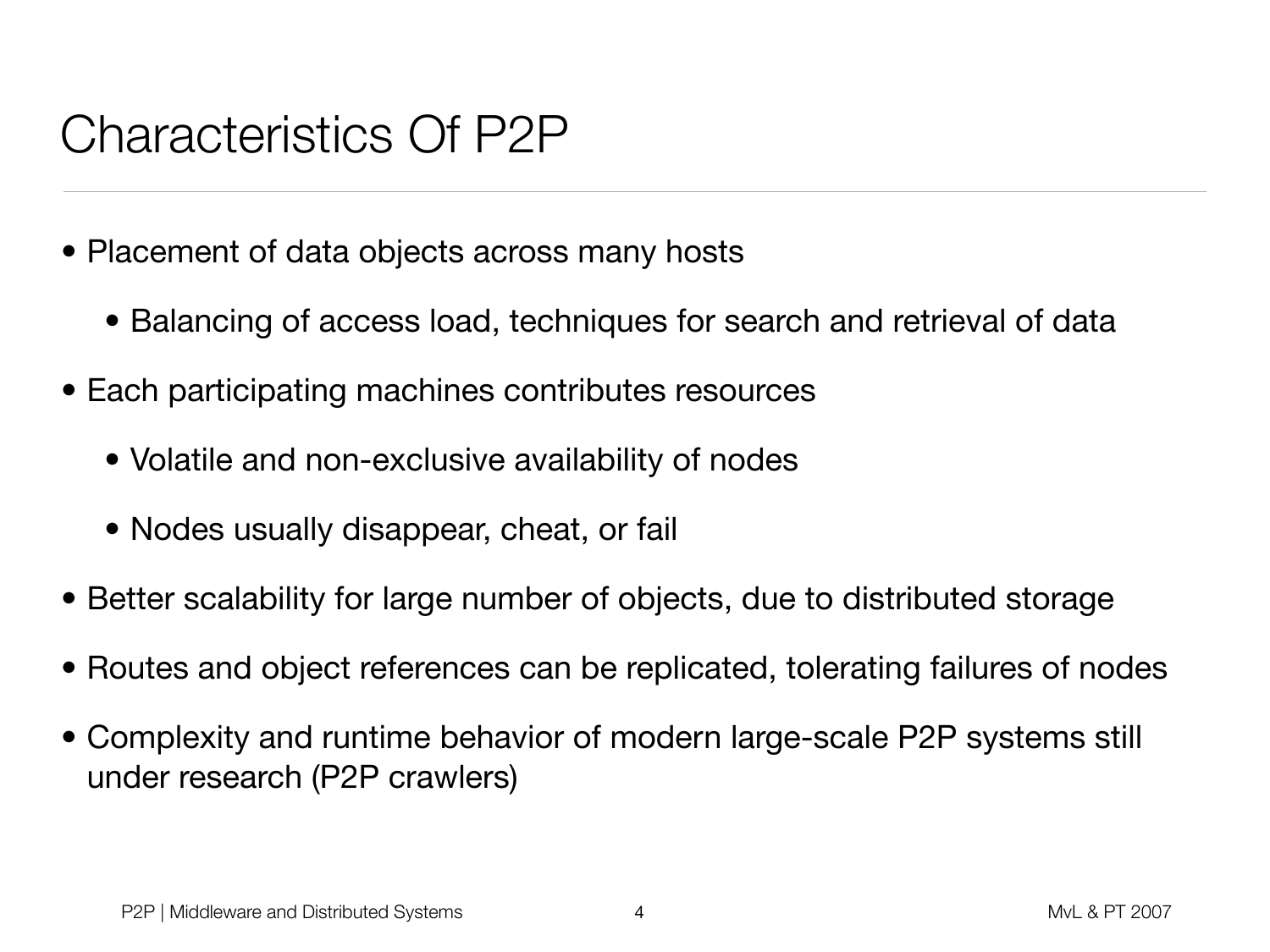## Routing Overlays

- Routing overlay: Own network over another set of networks
	- Addresses its own nodes on-top-of existing network nodes
	- Overlay network provides full-meshed connectivity graph to application

#### **• Unstructured P2P Overlay**

- Peers build random graph starting from *boot peer*
	- Flooding or random graph walk, supports content-based lookup
	- Two-tier approach: Unstructured super-peers, with connected leaf peers
- Examples: Gnutella, eDonkey, FastTrack, Kazaa
- Structured P2P Overlay: Assign keys to data items and build graph that maps each key to a particular node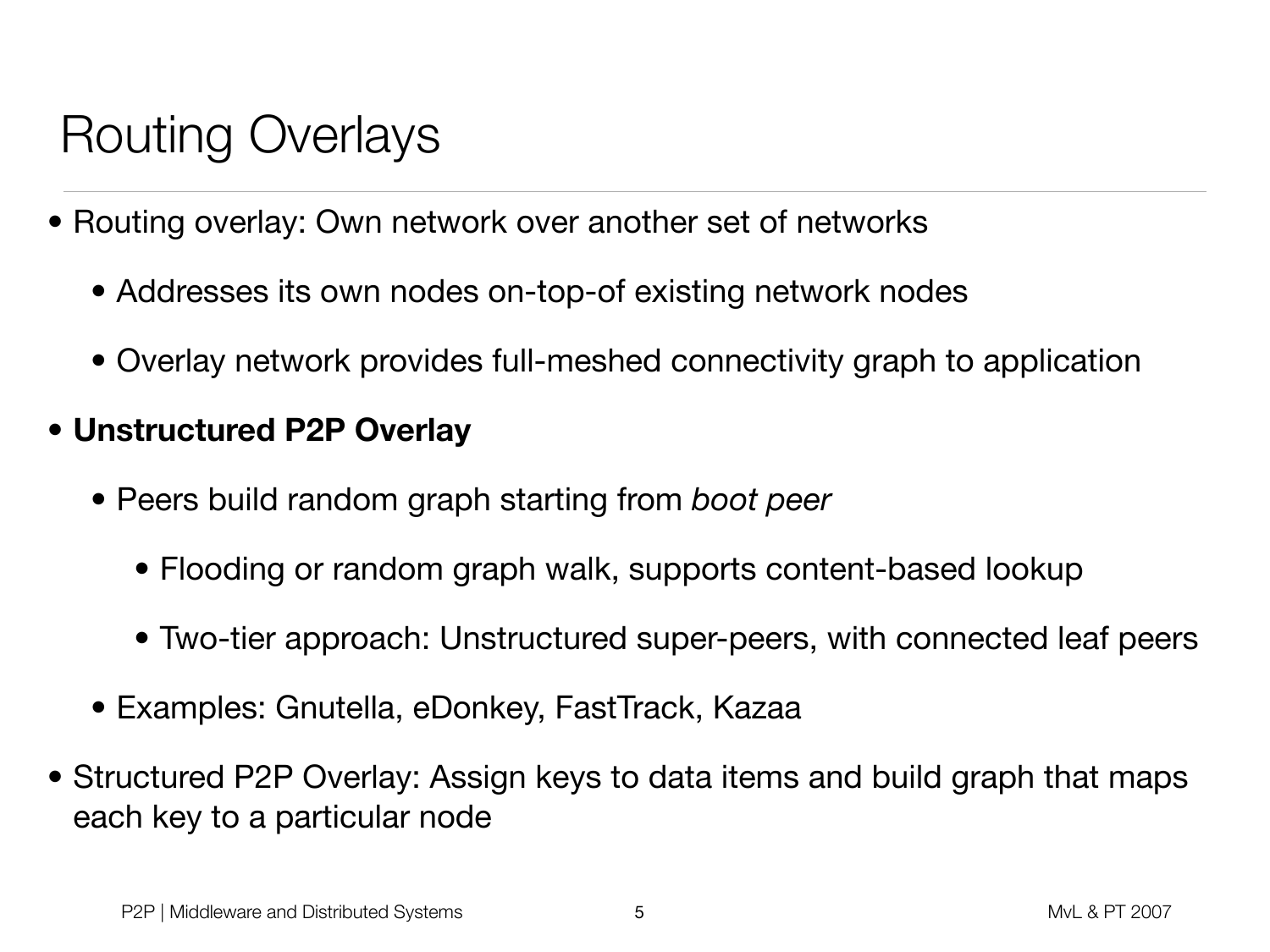# File Sharing With Unstructured P2P Overlays

• First Generation File Sharing • Napster • Central index, distributed data • Consideration of hops between peers • Second Generation File Sharing • Freenet, Gnutella, Kazaa, BitTorrent • No central entity • Improved anonymity • Super-peer concepts Napster Index Server Napster Index Server Peer Peer Peer Peer Peer 4. Index Update 1. Location Request 2. List of Peers 3. File **Transfer**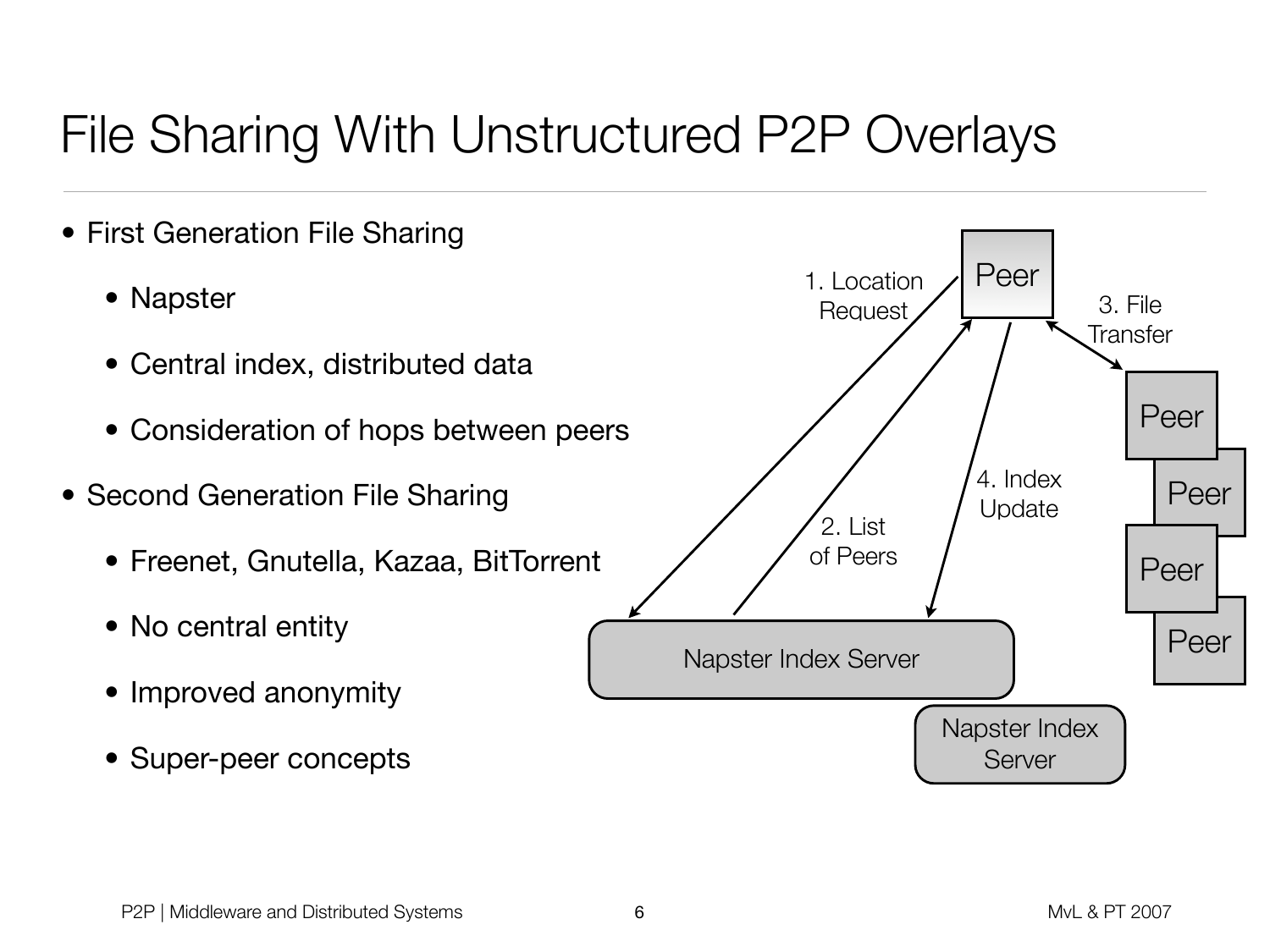## Gnutella

- Justin Frankel and Tom Pepper, 2000
	- Simple spreading of search queries over all peers
- Initial neighbor from external source (built-in, IRC, gWebCache, ...)
	- First request for working addresses from other peers
- Discovery of new peers by TTL-restricted multi-hop ping messages
	- Pong message contains IP and port number for further connections
	- Travels original overlay path back (by cached message id on intermediaries)
- Each message typically sent to all known neighbor peers
	- Descriptor ID (to avoid cycles), TTL, Hops field  $(TTL_i + Hops_i = TTL_0)$ , payload
- Periodic one-hop ping messages to all connected peers, support for "bye" message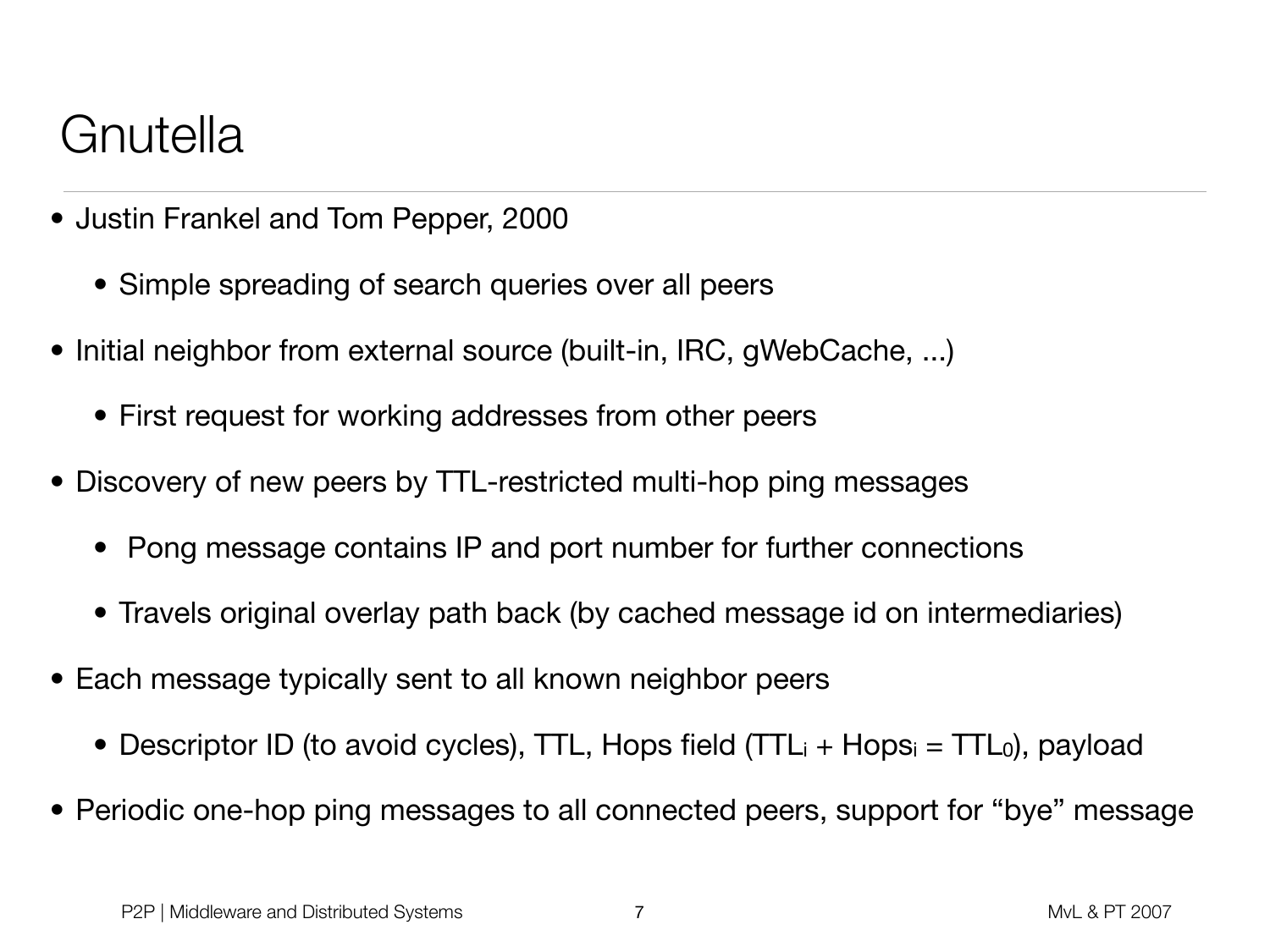## Gnutella Network



- Based on UDP, typically long search duration and high network load
- Remote peers might only have open Gnutella port -> push request message
- Super peers make up the overlay, usually have permanent internet connection
- Leaf peers have intermittent connectivity, using super peers as proxies

P2P | Middleware and Distributed Systems 6 and 1000 million was a series of the MvL & PT 2007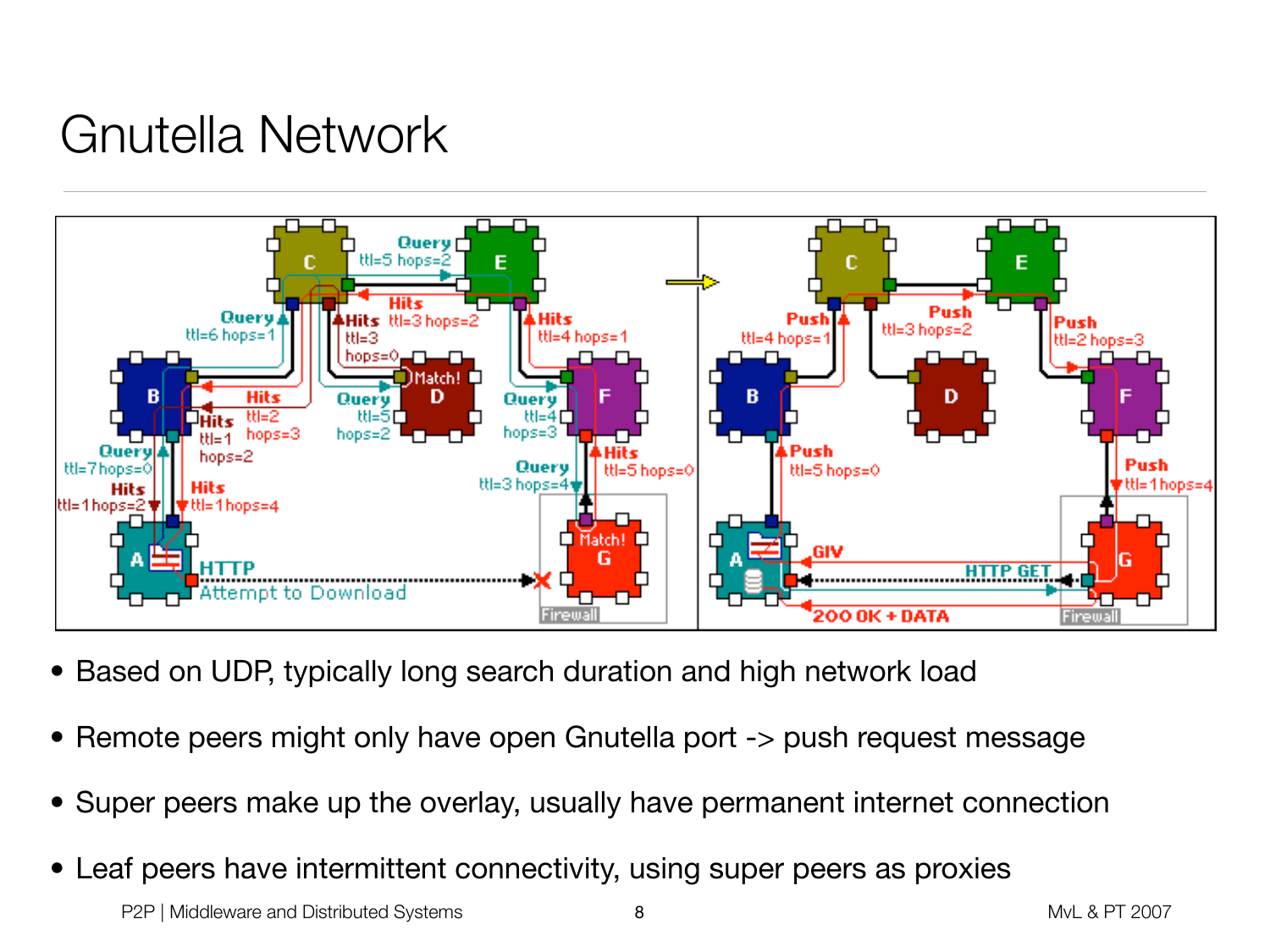#### Gnutella

- Discovery can be enhanced by Pong caching
- Queries similar to discovery Pings, meanwhile direct response sending
	- Upon receiving, peer looks up local content if query matches
	- Data transfer outside of overlay protocol
- Lower and upper limit on amount of peer connections
	- Peer is in *connecting* state, *connected* state or *full* state
- Dynamic querying
	- Only gather enough results to satisfy the user (50-200), by starting with low TTL queries
	- Rare matches: Many approximately visited peers, low result count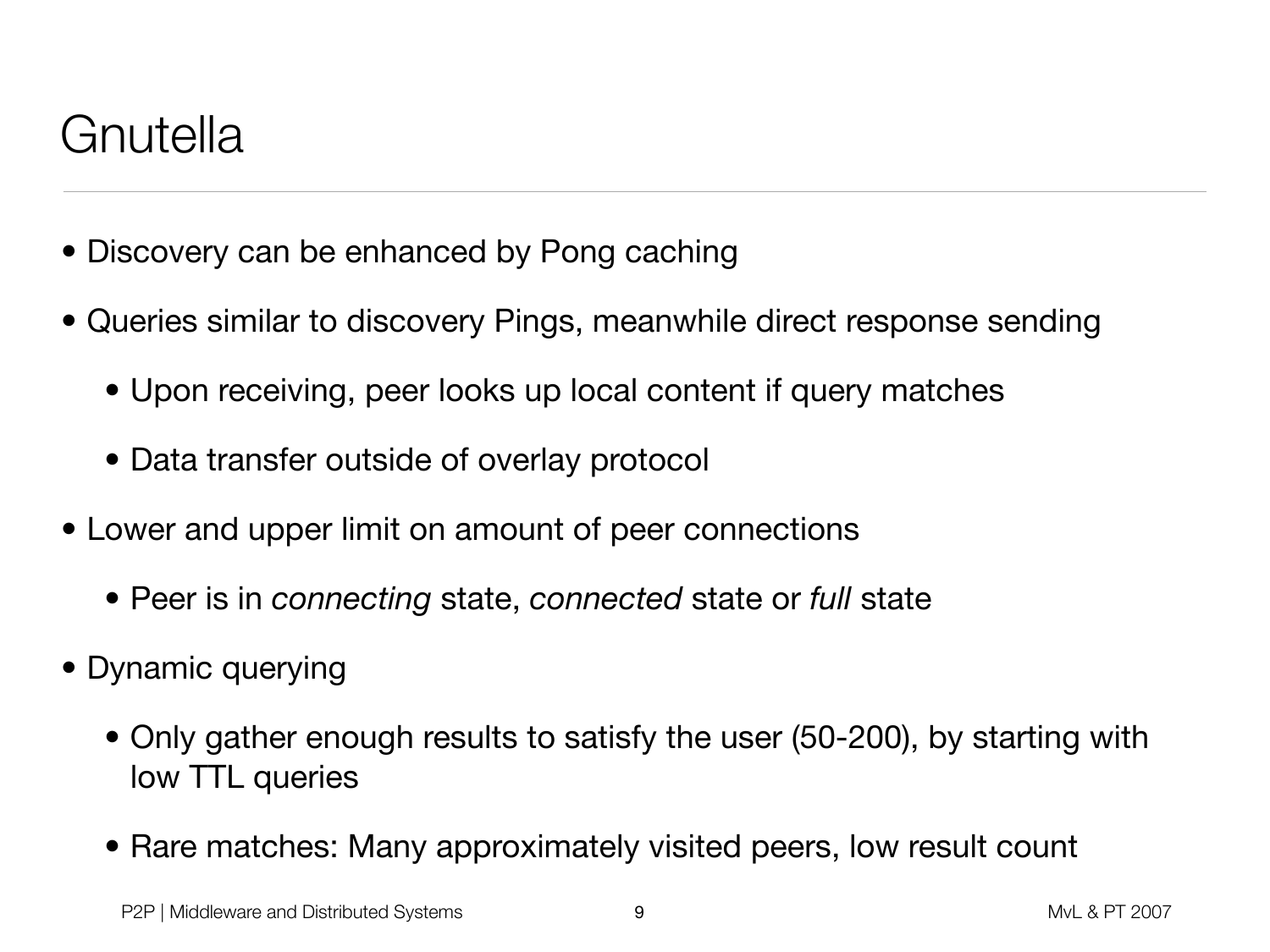## BitTorrent Protocol

- Bram Cohen, 2001
- Protocol for distributing files
	- Content identified by announce URL, defined in metadata (*.torrent*) file
	- Torrent files available from *Indexer* web sites
	- Downloaders (peers) upload to each other, distribution starts with first downloader that has the complete file
	- *Tracker*: HTTP/HTTPS server providing list of peers for announce URL
		- Subject for closing in recent Copyright law suites
- Metainfo files (*torrents*)
- No focus on content localization, but on efficient content delivery instead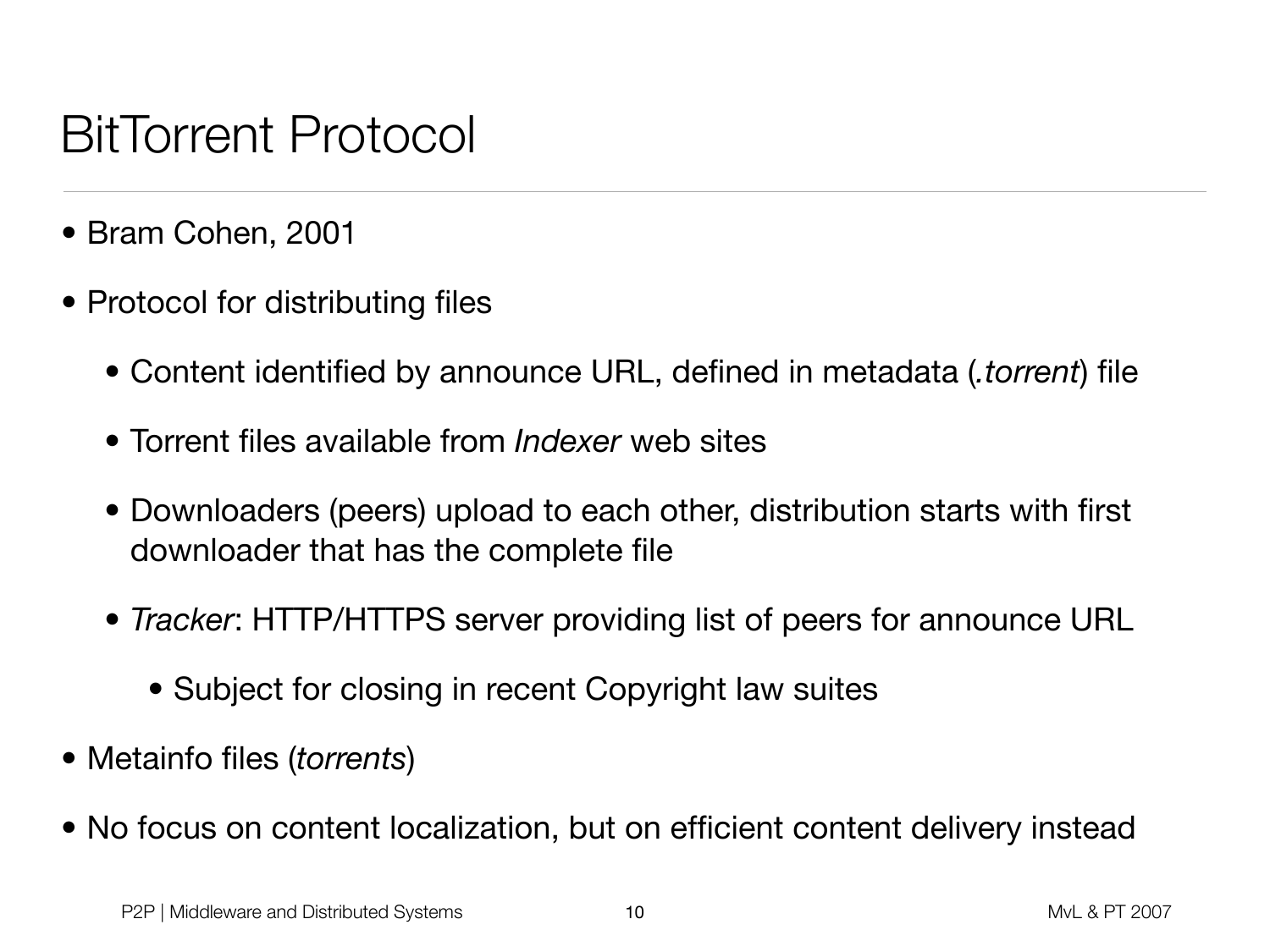### BitTorrent Tracker Protocol

- Torrent file
	- Announce URL(s) for tracker(s)
	- Suggested file name, file length; piece size (typically 512kB) and piece count
	- SHA1 hash values of all pieces
- Tracker HTTP GET request parameters
	- Hash of torrent file information
	- Own (randomly chosen) peer id, includes tag for type of client software ; IP and port (6881 - 6889) the downloader listens on, optional client key
	- Uploaded / downloaded / left bytes for the file(s)
	- Number of demanded peers for download (default 50)
	- Event: Started, completed, stopped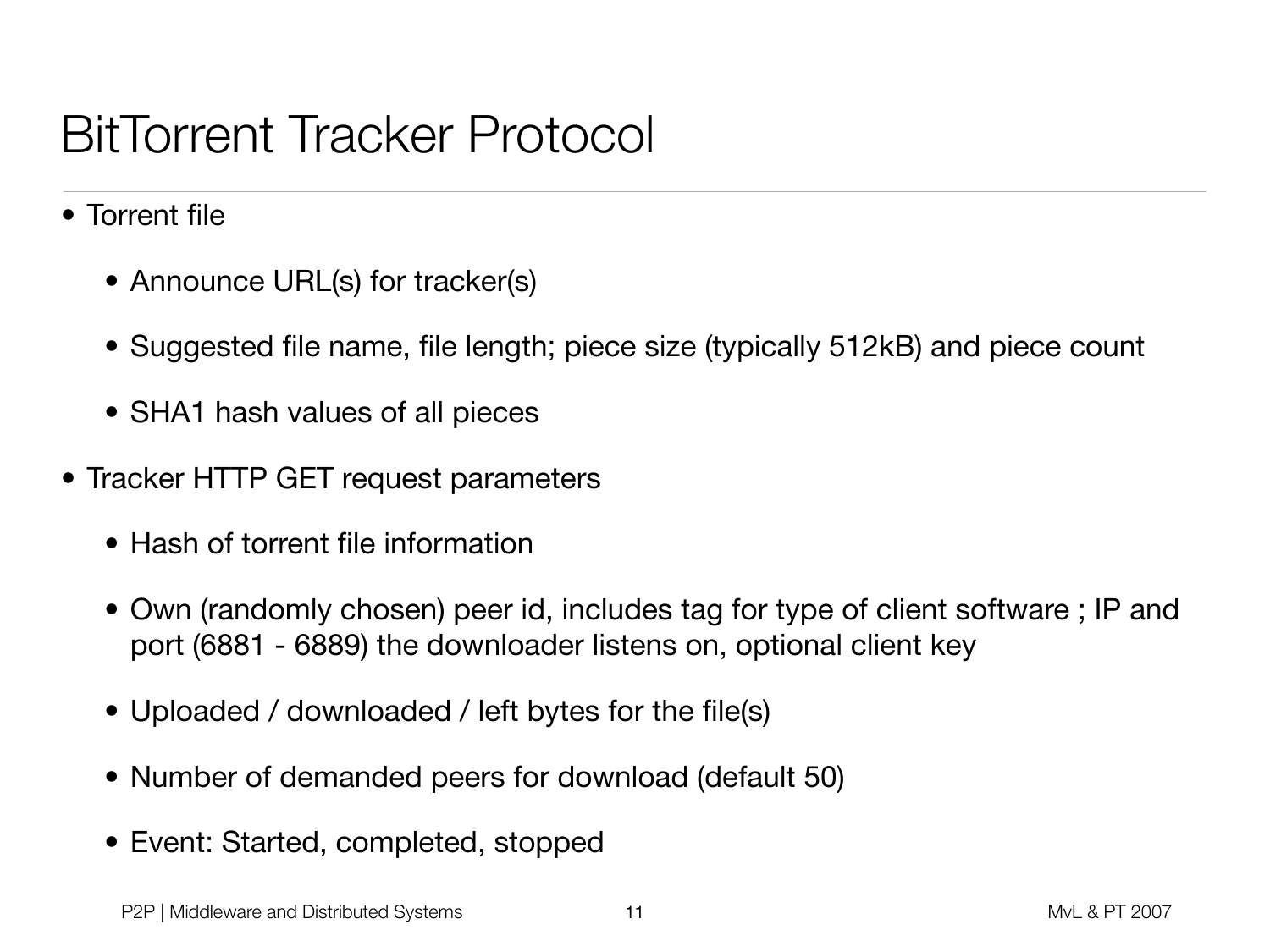#### BitTorrent Tracker Protocol

- Tracker response:
	- Human-readable error, or list of peer ID's and IP addresses
	- Timer how long client should wait between subsequent requests
	- Number of peers with completed file (seeders)
	- Number of peers with incomplete file (leechers)
- Number of peers is relevant to protocol overhead, since notification of downloaded pieces is sent to all peers (-> typically not more than 25 peers)
- Peers report status to tracker every 30 minutes, or on status change
	- If peer set size falls below limit (~20), tracker is contacted again
- DHT extension peer acts as tracker, based on Kademila DHT (UDP)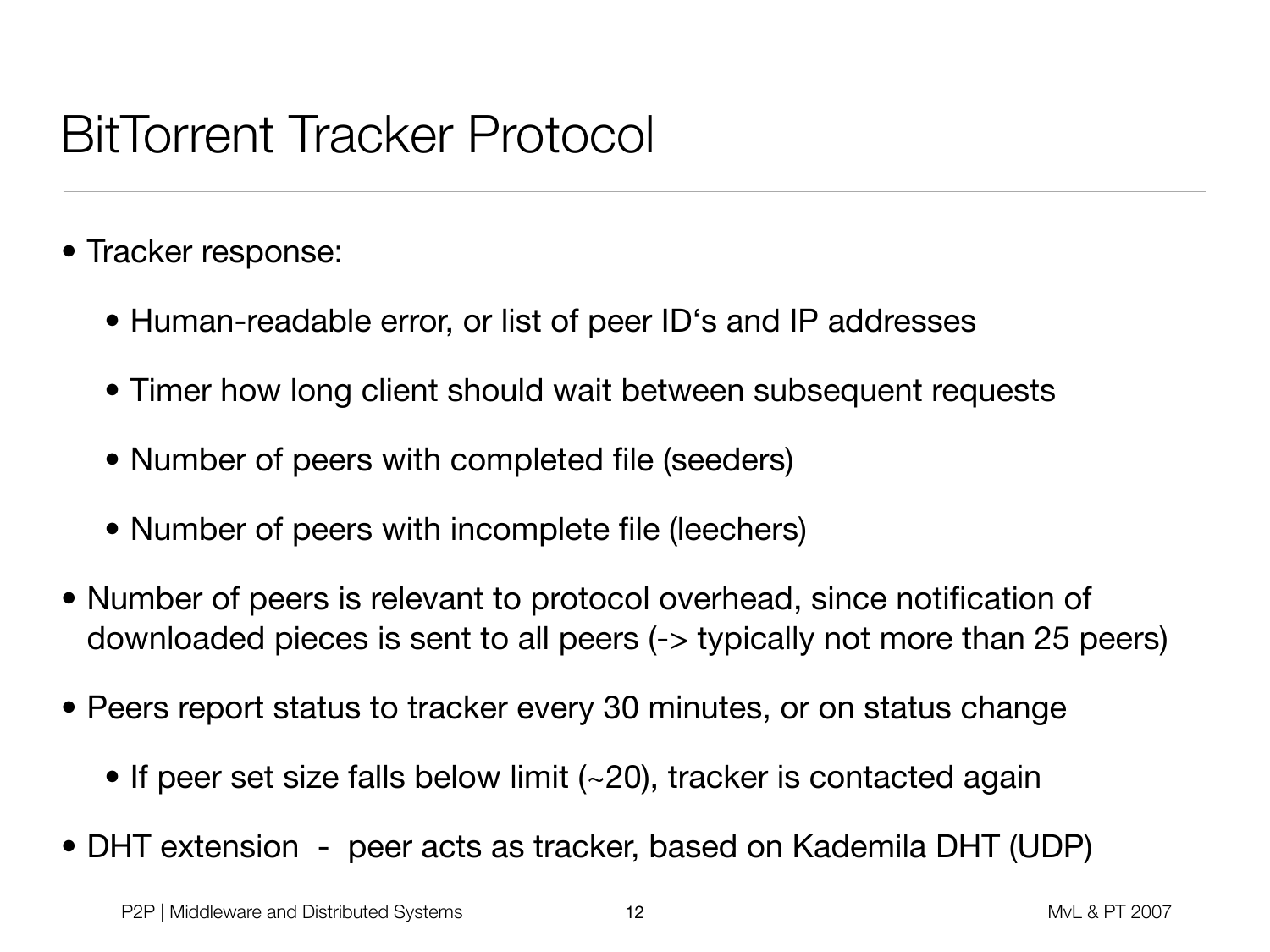#### BitTorrent Peer Protocol

- Clients maintains state information for each peer
	- choked client requests will not be answered until unchoke notification
	- interested remote peer notified interest for blocks, and will start requesting after unchoke
	- Clients needs also to maintain its own interest in peer packets, and if it has choked the remote peer
- Clients start for each peer with "choked" and "not interested"
	- Download of piece from peer: client claims interest and is "not choked"
	- Upload of piece: peer is "interested", and client is not choking him
- Client should always notify peers about interest, even in choked state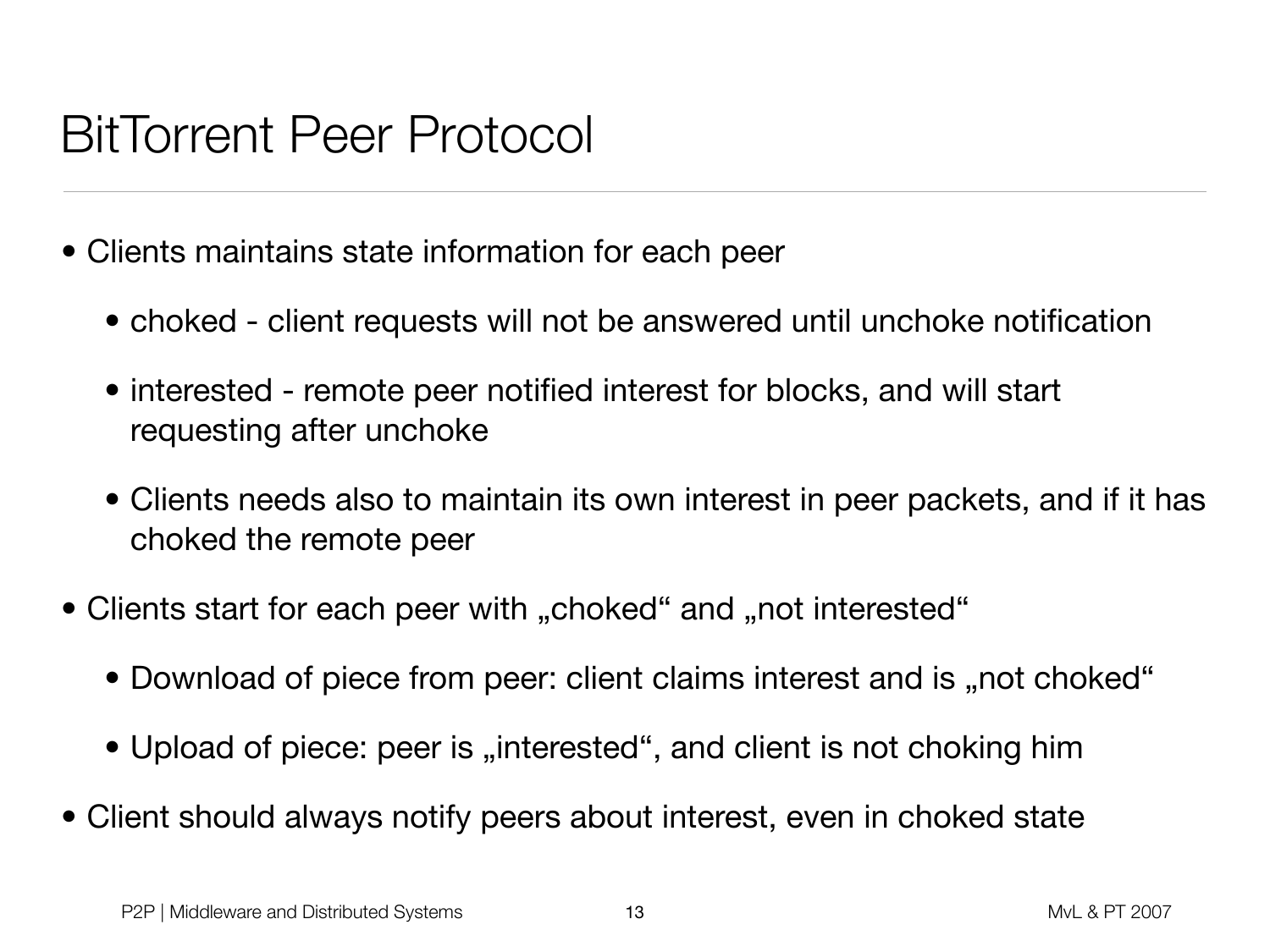#### Peer Wire Protocol

- TCP connection, starts with handshake message from both sides
	- Human-readable protocol header, hash of torrent file, peer ID
	- Handshake for non-served torrent results in connection dropping
	- Trackers send out handshake messages without peerID for NAT-checking
- Protocol messages
	- < length prefix> < message id > < payload >
	- *keep-alive message*: typically connection drop after 2 minutes
	- *choke, unchoke, interested, not interested messages*
	- *have message*: 4-byte index for downloaded and verified piece
		- Suppression of HAVE messages for pieces the peer already has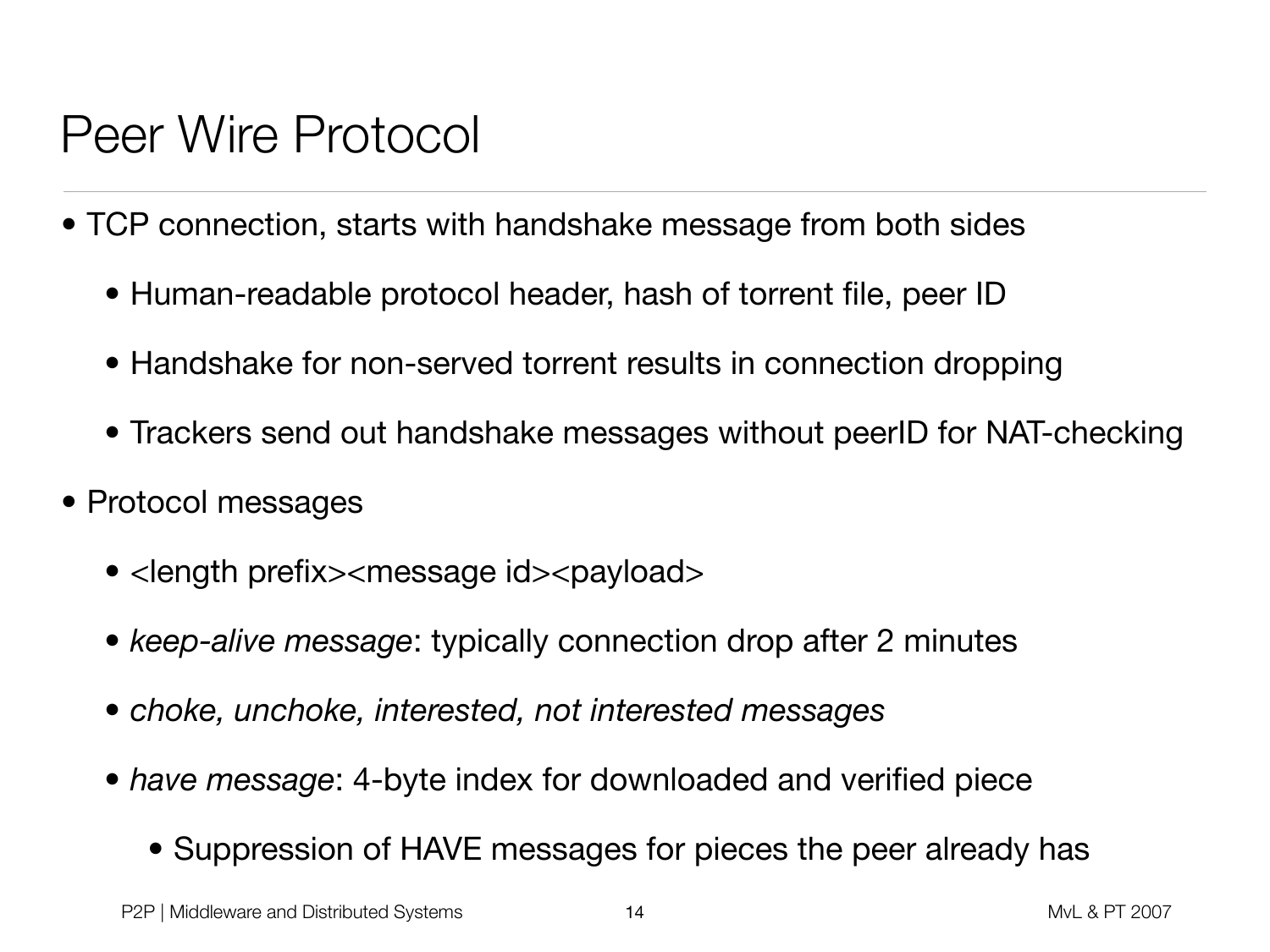#### Peer Wire Protocol

- *bitfield message*: Optional after handshake, bitmask for available pieces
- *request (piece index, begin, length) message*: Request block of data from specified piece
	- Close connection on big data requests (discussions)
	- Typically 16kB 32 kB requests, latency vs. slow lines
- *piece message*: Requested payload, with index, begin, and length
- *cancel message*: cancels request for data block
- *port message*: Port number of the peers DHT tracker, to include in own routing table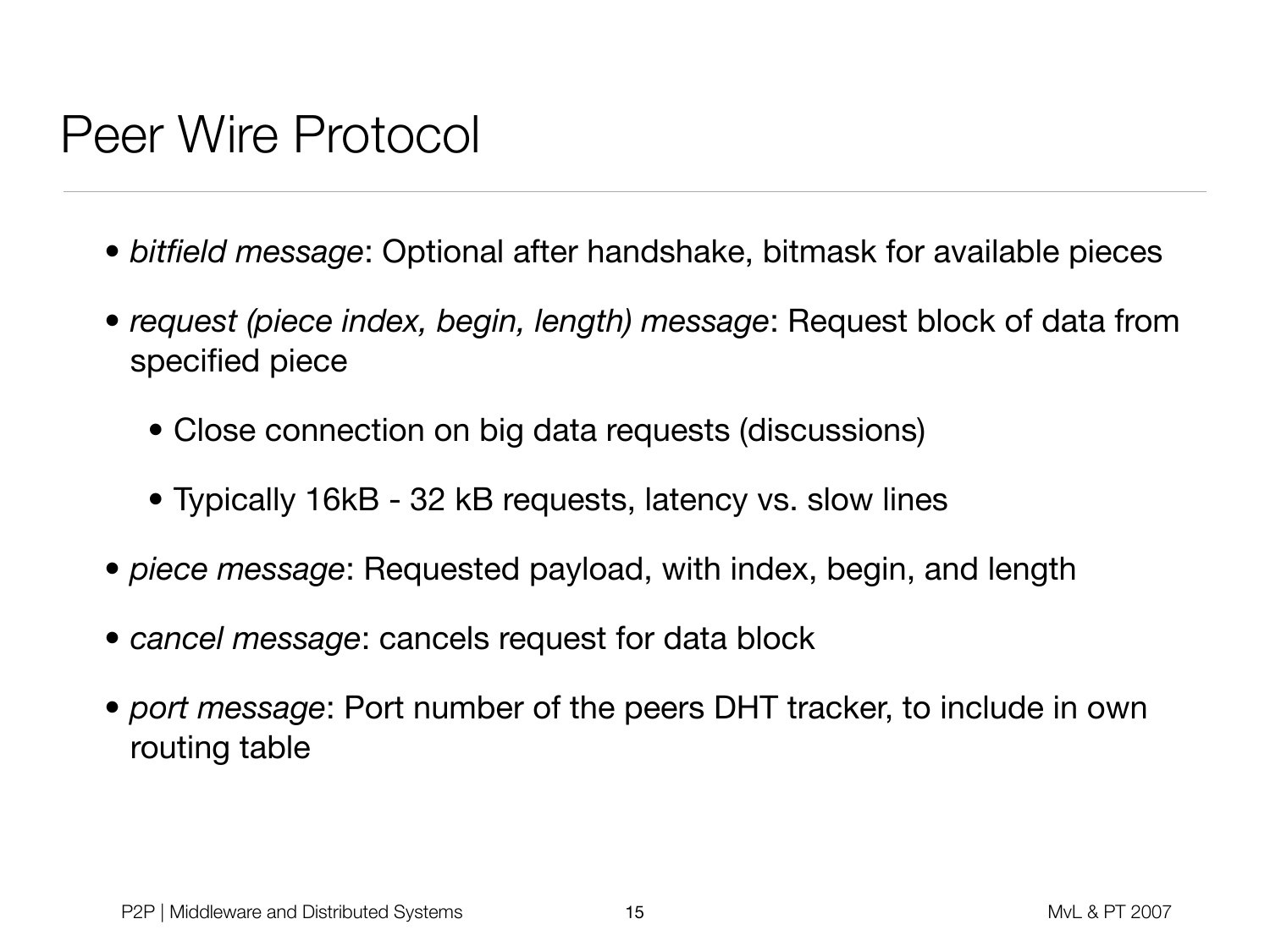## Choking Algorithm

- Avoid problems with TCP congestion control in case of many connections
- Cap number of simultaneous transfers, while reciprocating peers that allow downloading
	- Un-choke three of the interested peers by best download rate
	- Non-interested peers with better rate are un-choked, in case preferred
	- If client has complete file, use upload rate instead to decide
- Find out if unused peers might behave better
	- Optimistic un-choking: Pick one peer regardless of download rate
- Avoid fibrillation with minimum delay between choke and un-choke (10s)
- *Free riders* are penalized

P2P | Middleware and Distributed Systems **16** and  $\frac{1}{2007}$  and  $\frac{1}{2007}$  and  $\frac{1}{2007}$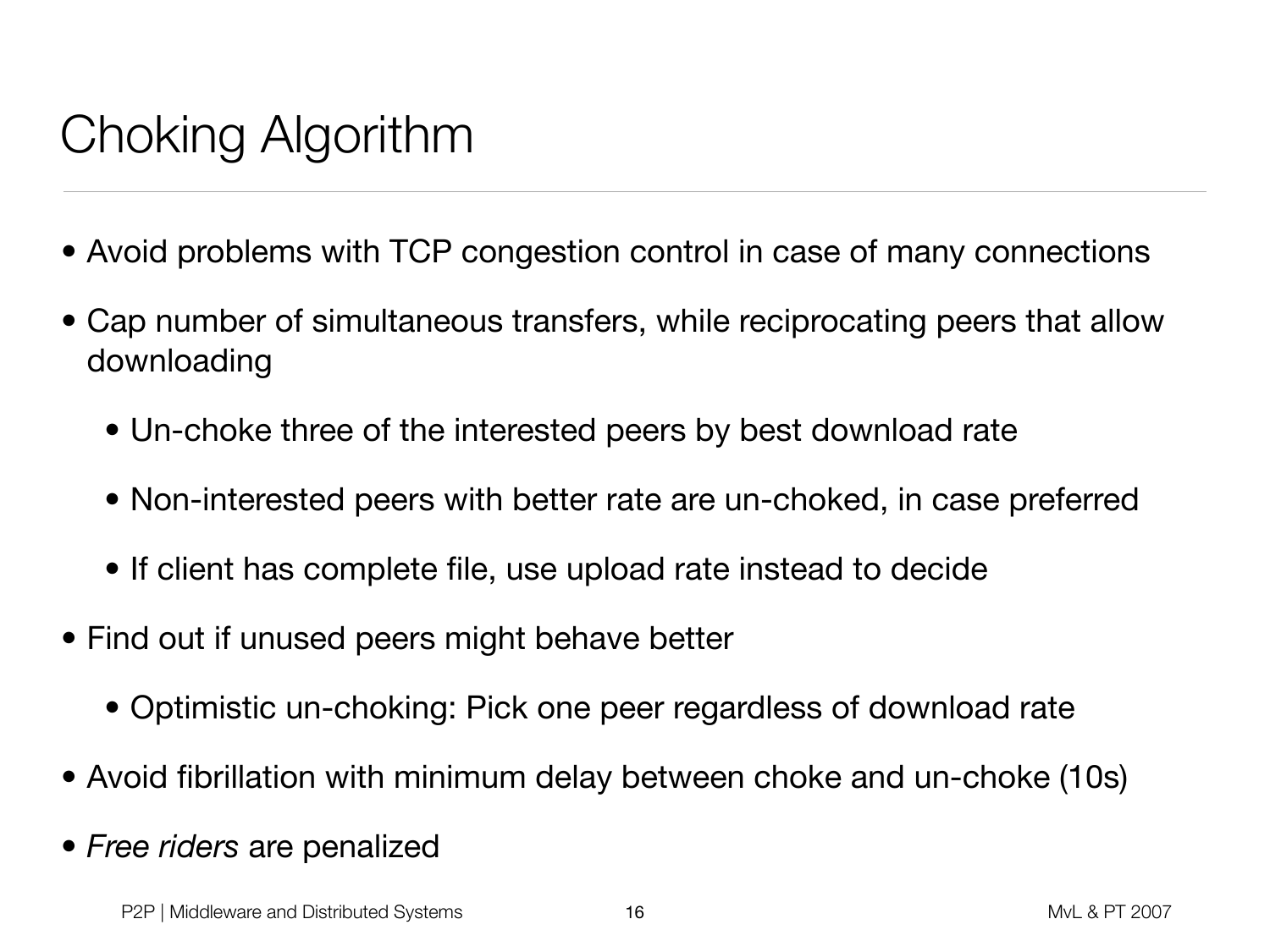#### Rarest First Algorithm

- Downloaders should receive pieces from peers in random order, to avoid partitioning of file content (*random first algorithm*)
	- Might lead to unbalanced distribution of pieces
- *Rarest first algorithm*: Each peer maintains list of number of copies for each piece in available peer set
	- Peer selects next piece to download from rarest pieces
	- Not used in the beginning, to ensure faster initial download (offer needed)
	- Always prioritize requests for blocks of the same piece
- *End Game Mode*: Last blocks usually come in very slowly
	- Last requests are sent to all peers in the set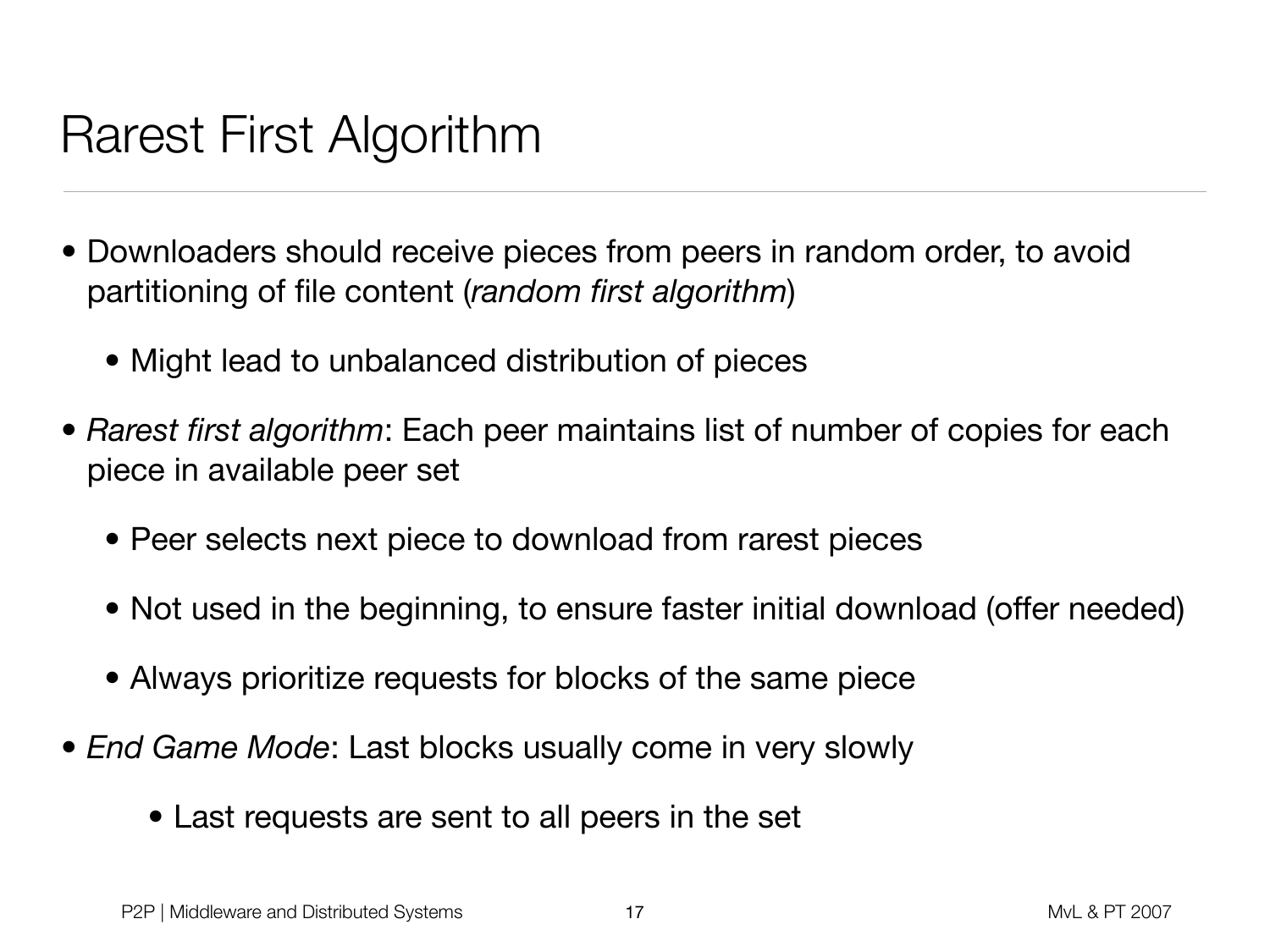## Other P2P File Sharing Issues

- Anti-Snubbing avoid to be choked by nearly all peers
	- After 1 minute, upload to according peer is stopped (except optimistic unchoke)
	- Results in more than one optimistic unchoke with limited peer list
- Encryption features in client applications
	- Avoid traffic shaping by ISPs for P2P traffic
	- Meanwhile 10% 80% of Internet traffic through P2P file sharing (depends on information source)
- Anti-leech strategies
	- Credit point system in eDonkey
	- Special trackers for BitTorrent with minimal upload rate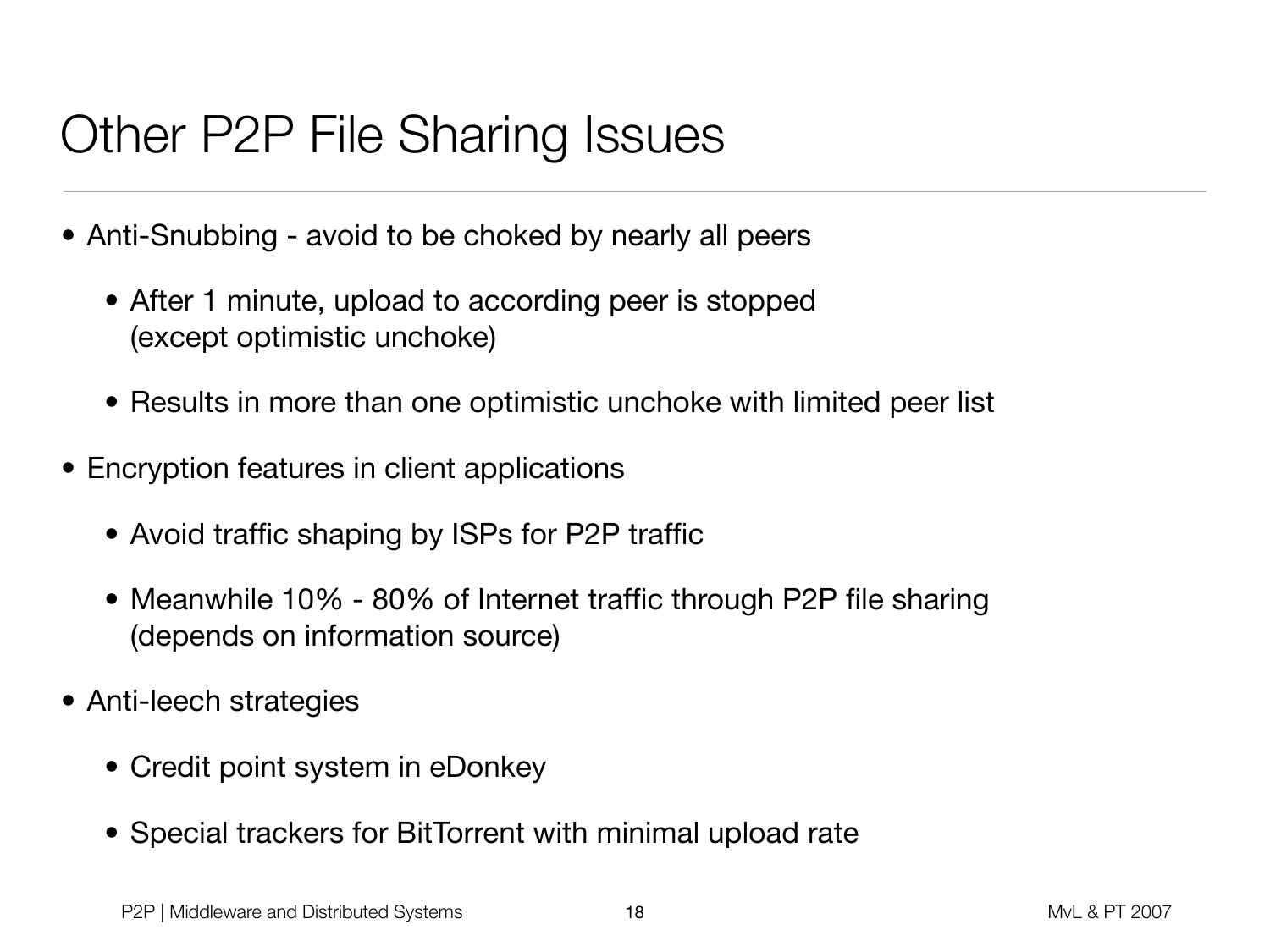## Structured P2P Overlay

- Provides subject-based lookup, instead of content-based lookup
- Map peer and data identifiers to the same logical ID space -> peers get responsibility for their related data
- Key-based routing of client requests to an object through a sequence of nodes
- Knowledge about replica location and 'nearest' valid object [Plaxton97]
- Hash value as typical opaque object identifier
- High-level APIs: Distributed Hash Table (DHT) and Distributed Object Location and Routing (DOLR)
- Examples: Pastry, Chord, CAN
- Applications: Digital library, object location in MMOG, spam filtering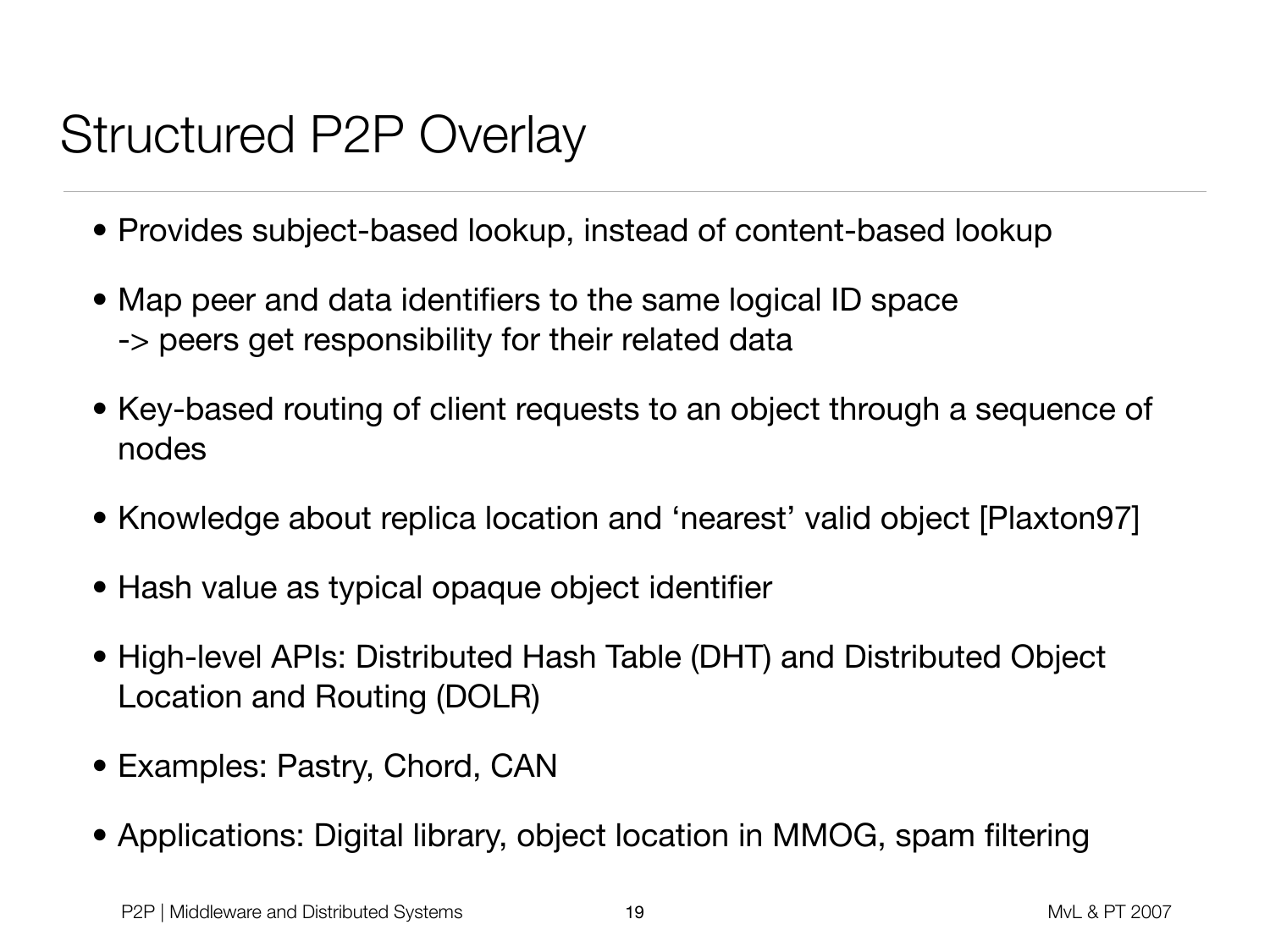# Distributed Hash Table (DHT)

- Node makes new data (object) available, together with objectID
	- Overlay must replicate and store data, to be reachable by all clients
	- Replicas stored at all nodes responsible for this objectID
- Client submits request for particular objectID
	- Overlay routes the request to the nearest replica
- Client requests removal of data identified by objectID
	- Overlay must remove associated data from responsible nodes
- Nodes may join or leave
	- Overlay must re-arrange responsibilities for data replicas
- Example: Pastry communication library

P2P | Middleware and Distributed Systems **20** 20 MyL & PT 2007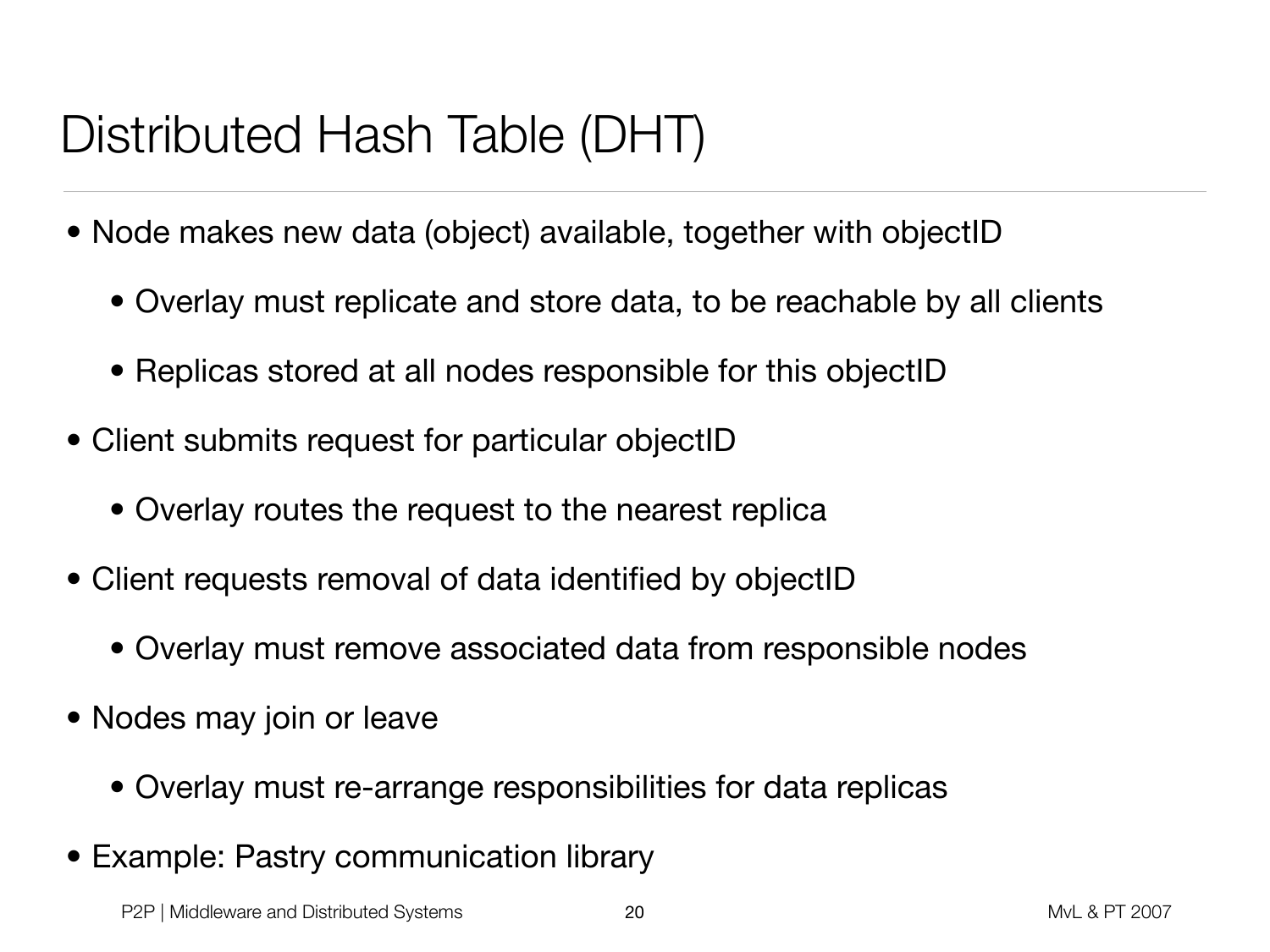# Distributed Object Location and Routing (DOLR)

- Objects can be stored anywhere, DOLR layer must maintain mapping between objectID and replica node addresses
	- Replication location decision outside of the routing protocol
- Node makes new objectID available
	- Overlay must recognize this node as responsible for data-derived objectID
- Nodes wants to send request to n objects identified by objectID
	- Overlay forwards request to responsible node(s)
- Example: Tapestry communication framework
- Overlay behavior can be implemented with DHT approach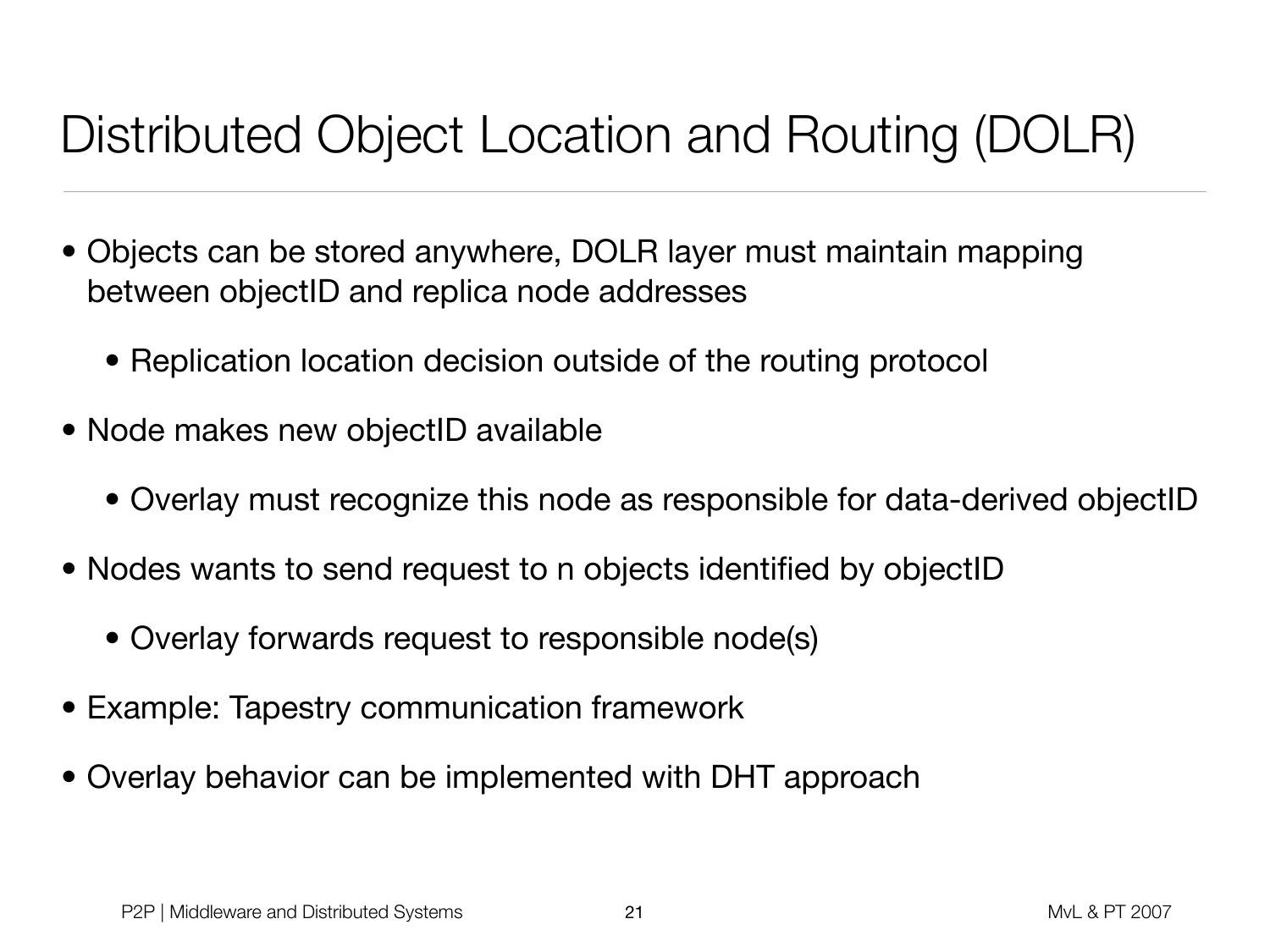## Programming Interfaces

- Distributed Hash Table Overlay
	- put(objectID, data)
	- remove(objectID)
	- value=get(objectID)
- Distributed Object Location And Routing Overlay
	- publish(objectID)
	- unpublish(objectID)
	- sendToObject(msg, objectID, n)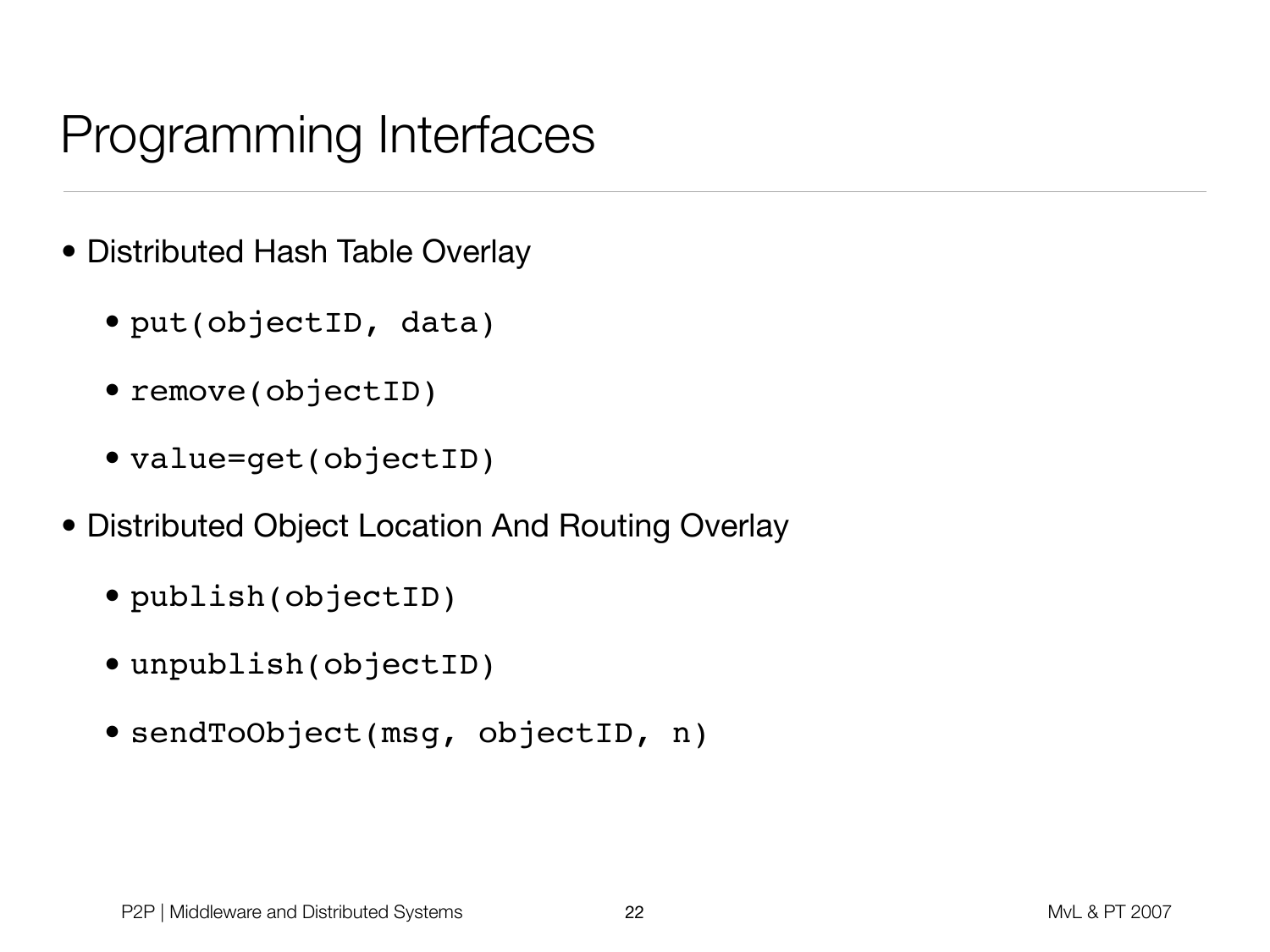#### Pastry

- Since 2001, base framework for several P2P applications (Antony Rowstron - Microsoft Research, Peter Druschel - Rice University)
- Each node gets nodeID from strong hash function, based on join time and physical identifier (e.g. IP address or public key)
- Assumes large distance of adjacent nodes for fault tolerance (avalanche effect)
- Subject-based routing: Route message to peer with *nodeId* that is numerically closest to the given subject (==destination id) of the message
	- Final peer is responsible to handle the message content
	- Frameworks differ in proximity metric for message subject and nodeld
- Prefix routing with 128bit IDs in ring overlay
	- Routing of message in O(log N) steps, routing table creation in O(log N)
- Routing scheme typically implemented on UDP without acknowledge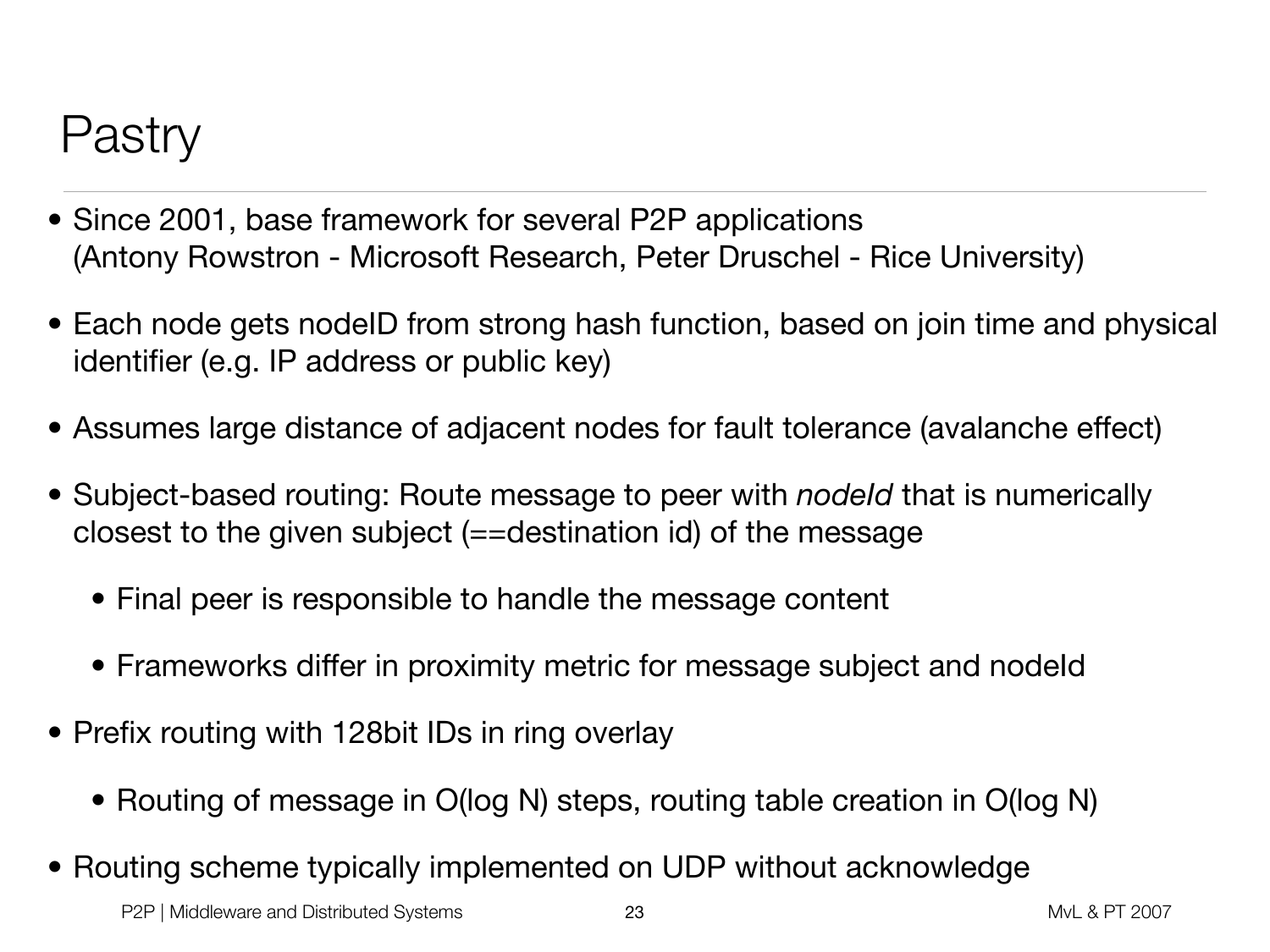## Pastry Application Interface

- Pastry exports:
	- *nodeId = pastryInit(Credentials)* : Local node joins Pastry network
	- *route(msg, key)* : Route given message to *nodeld* which is numerically closest to *key*
	- *send(msg, IP address)* : Send message to specified node through Pastry
- Application exports:
	- *deliver(msg, key)* : Message received for local node (by *route* or *send*)
	- *forward(msg, key, nextId)* : Called before forwarding to next node, application can terminate message or change next node
	- *newLeafs(leafSet)* : Called whenever leaf set changes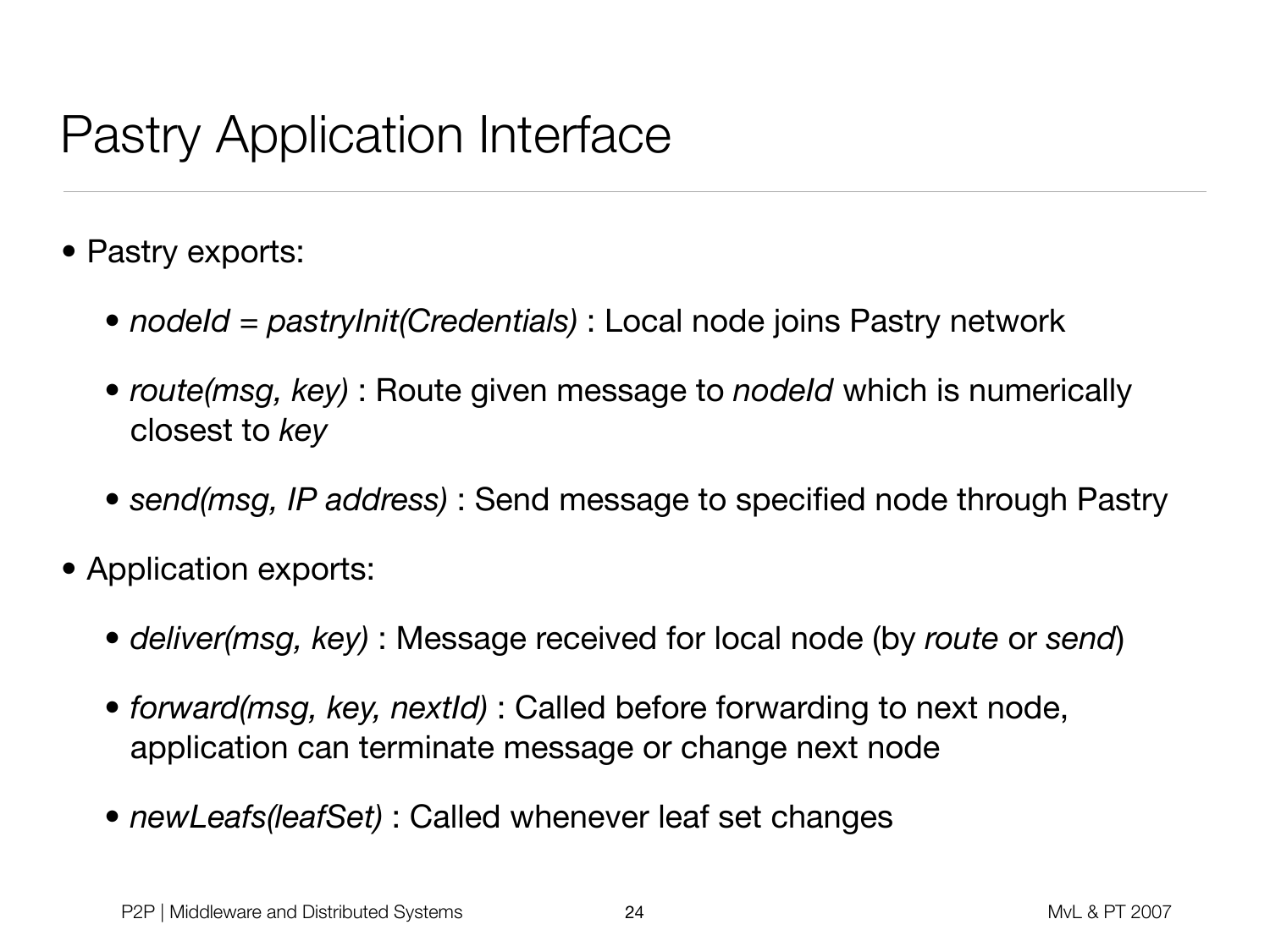## Pastry Routing Information Example

- $\bullet$  16bit nodelds, b=2, L=8
- Entry syntax: common prefix with 10233102 - next digit - rest of nodeId
- Shaded cell shows corresponding digit of present node nodeld's
- Rows are managed when nodes join or leave
- Circular ID space: lower neighbor of ID 0 is ID 216-1

| Nodeld 10233102  |                |                |                |
|------------------|----------------|----------------|----------------|
| Leaf set         | <b>SMALLER</b> | <b>LARGER</b>  |                |
| 10233033         | 10233021       | 10233120       | 10233122       |
| 10233001         | 10233000       | 10233230       | 10233232       |
| Routing table    |                |                |                |
| $-0-2212102$     | 1              | $-2 - 2301203$ | $-3 - 1203203$ |
|                  | 1-1-301233     | 1-2-230203     | 1-3-021022     |
| 10-0-31203       | 10-1-32102     | $\overline{2}$ | 10-3-23302     |
| 102-0-0230       | 102-1-1302     | 102-2-2302     | З              |
| 1023-0-322       | 1023-1-000     | 1023-2-121     | 3              |
| 10233-0-01       |                | 10233-2-32     |                |
| O                |                | 102331-2-0     |                |
|                  |                | 2              |                |
|                  |                |                |                |
| Neighborhood set |                |                |                |
| 13021022         | 10200230       | 11301233       | 31301233       |
| 02212102         | 22301203       | 31203203       | 33213321       |

(C) Rowstron & Druschel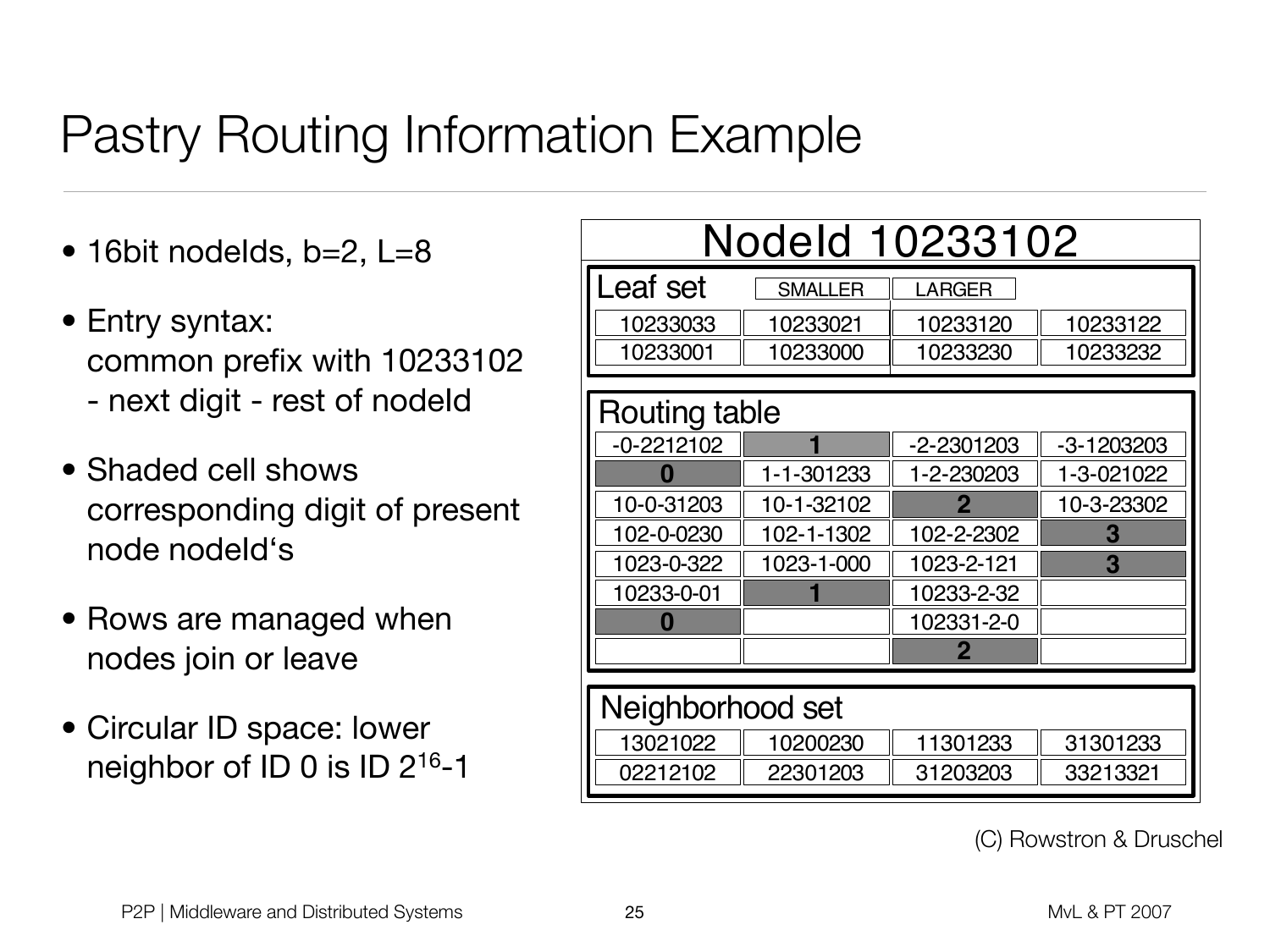## Pastry Routing Information

- Each node maintains *routing table*, *neighborhood set* and *leaf set*
	- IDs as hexadecimal values, one row per prefix length
	- Entry keys in row match prefix length digits, but not the next one
	- Entry contains one of the possible IP addresses matching the according prefix length, under consideration of network proximity (might be empty)
	- Length of row  $(2<sup>b</sup>-1)$  depends on configuration parameter b, trade-off between routing table size and maximum number of hops
- Neighborhood set contains nodelds and IP addresses of closest nodes
	- Normally not used, good for locality properties
- Leaf node set contains L/2 numerically closest smaller and L/2 larger nodelDs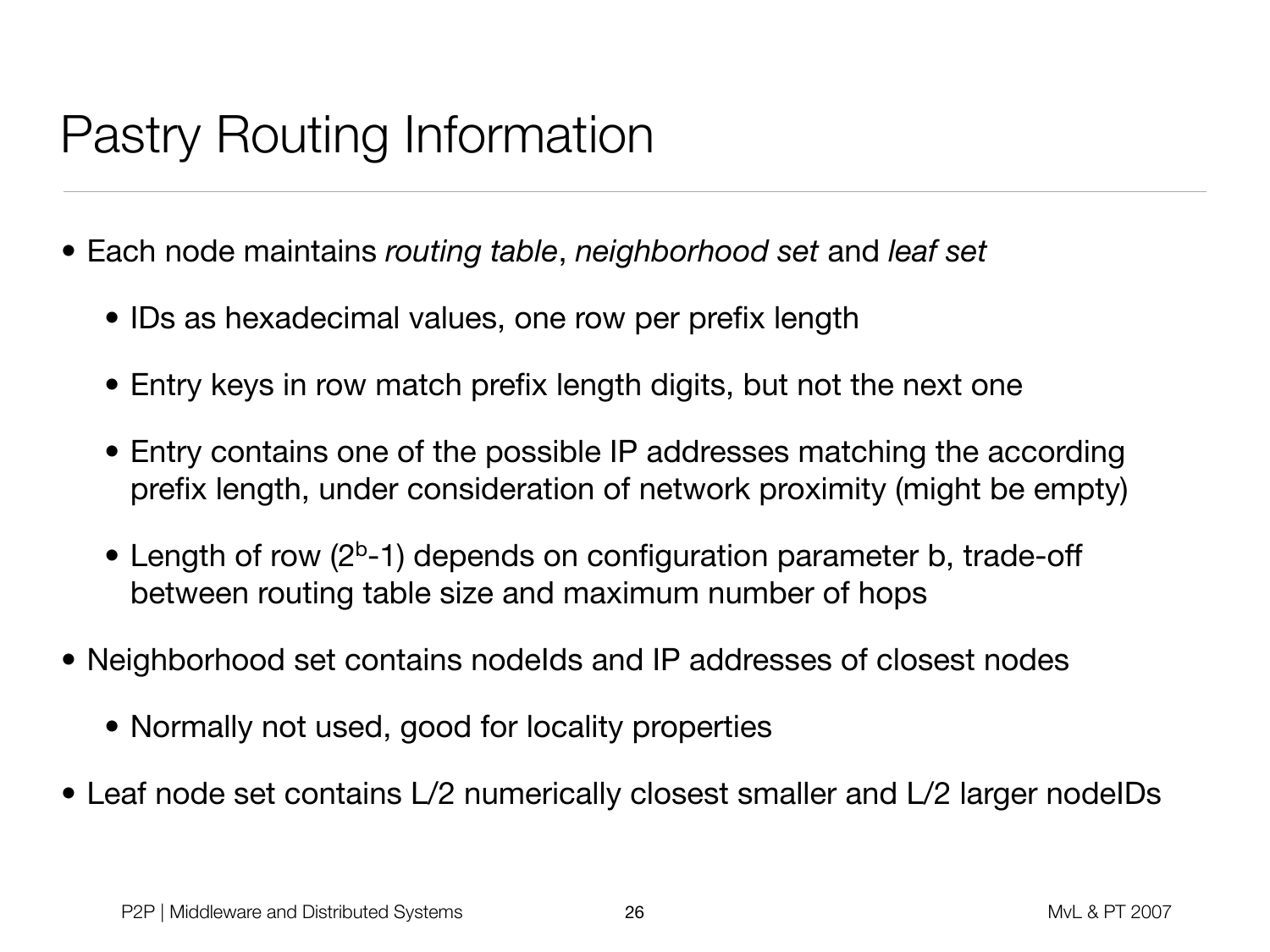## Routing Algorithm in Pastry

- Incoming message for node
	- Check if destination key falls in the range of the leaf set, then forward directly to destination node
	- Forward message to a node that shares a common prefix with the key by at least one more digit
		- If entry is empty or node not reachable, forward to node which shares same prefix length as current node, and is numerically closer to destination key
		- Best-possible destination is reached if leaf set has no better candidate
- Routing always converges, since each step takes message to a node with longer prefix share, or smaller numerical distance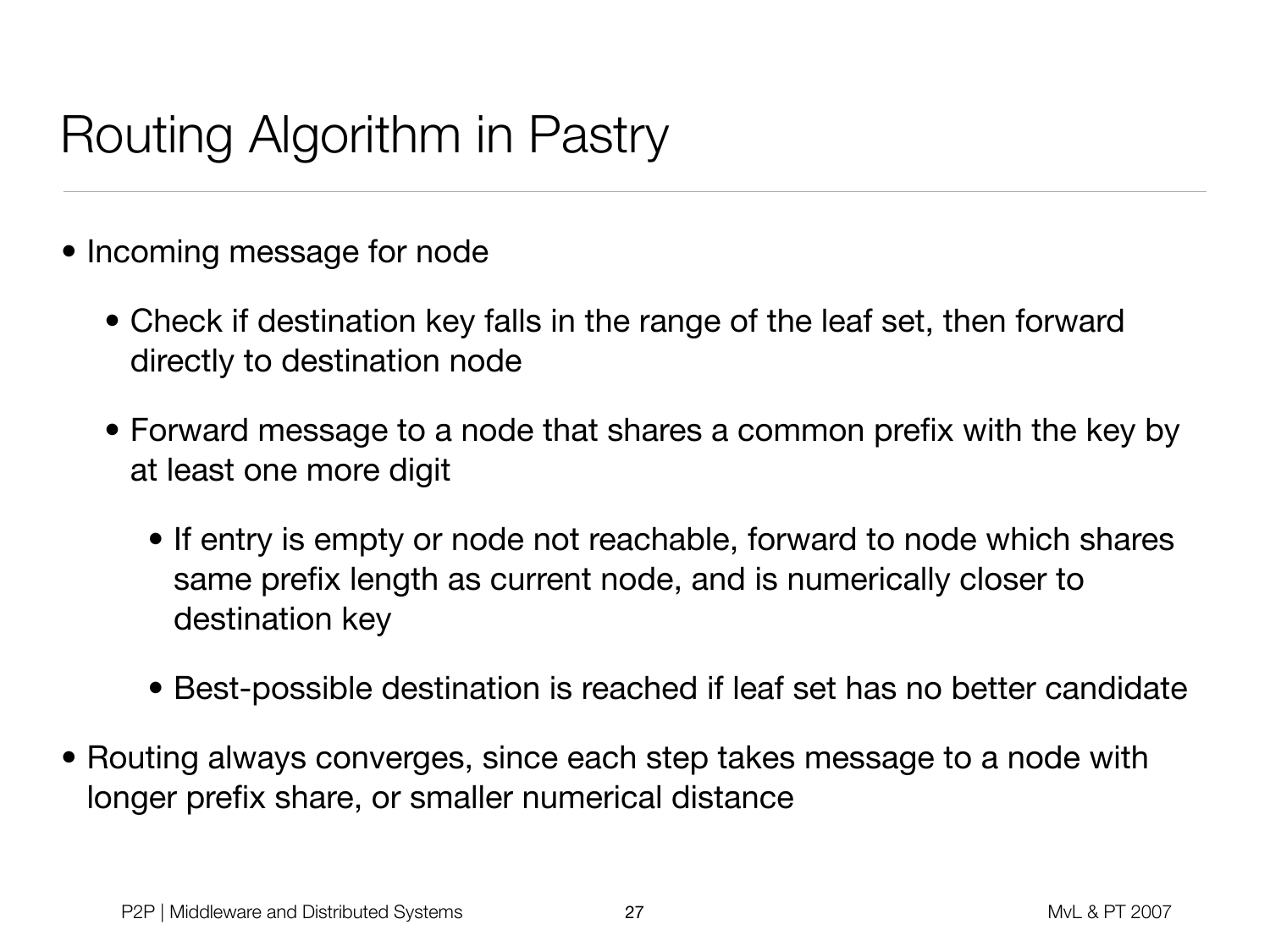## Pastry Node Arrival

- New node X knows nearby Pastry node A by some mechanism (e.g. multicast)
- Node asks A to route special join message with ID of X as destination
	- Routed to node Z, which is numerically closest to X
	- All nodes on the path send their state tables back to X
	- Neighborhood of A is initial neighborhood of X, due to proximity promise
	- Leaf set of Z is initial leaf set of X
	- Row zero in routing table is independent of own ID -> take from A
	- B has valuable row for prefix length 1, C for length 2, ...
- Resulting information forwarded to leaf set, routing entries and neighborhood
- Data exchange with timestamps, to detect in-between changes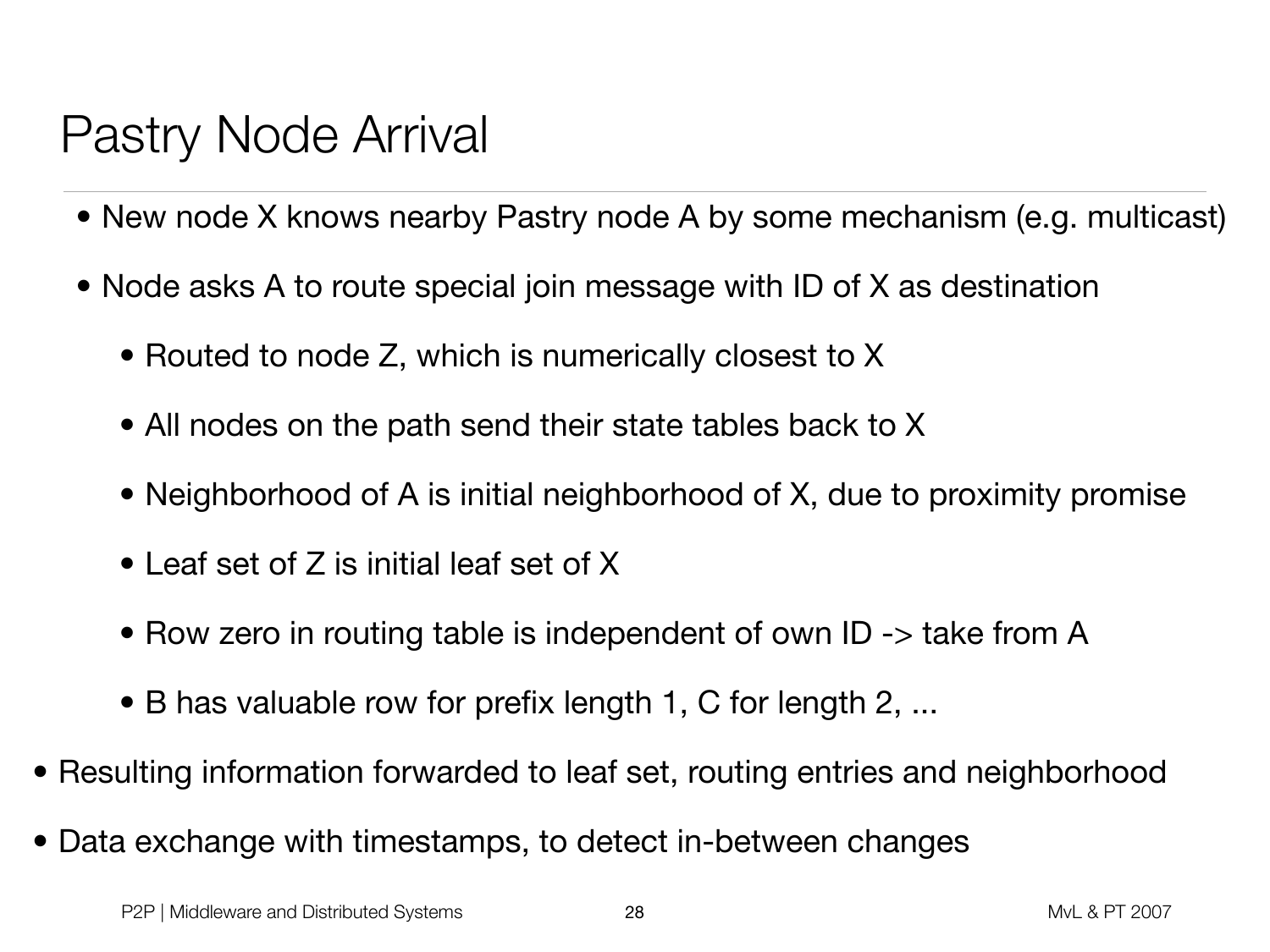#### Pastry Node Departure

- Neighbor detects failed node in the leaf set
	- Asks live node with largest index on side of the failed node for its leaf set, which partially overlaps with present node's leaf set
	- From new ones, alive node is added to present nodes leaf set
- Each node repairs it's leaf set lazily, until L/2 nodes failed simultaneously
	- Unlikely event due to demanded diversity of nodes with adjacent numbers
- Failed node in the routing table does not stop routing, but entry must be replaced
	- Ask other nodes in same row (or in other rows) for entry with according prefix
- Periodic check of neighborhood, in case ask other neighbors for their values and add the one with the shortest distance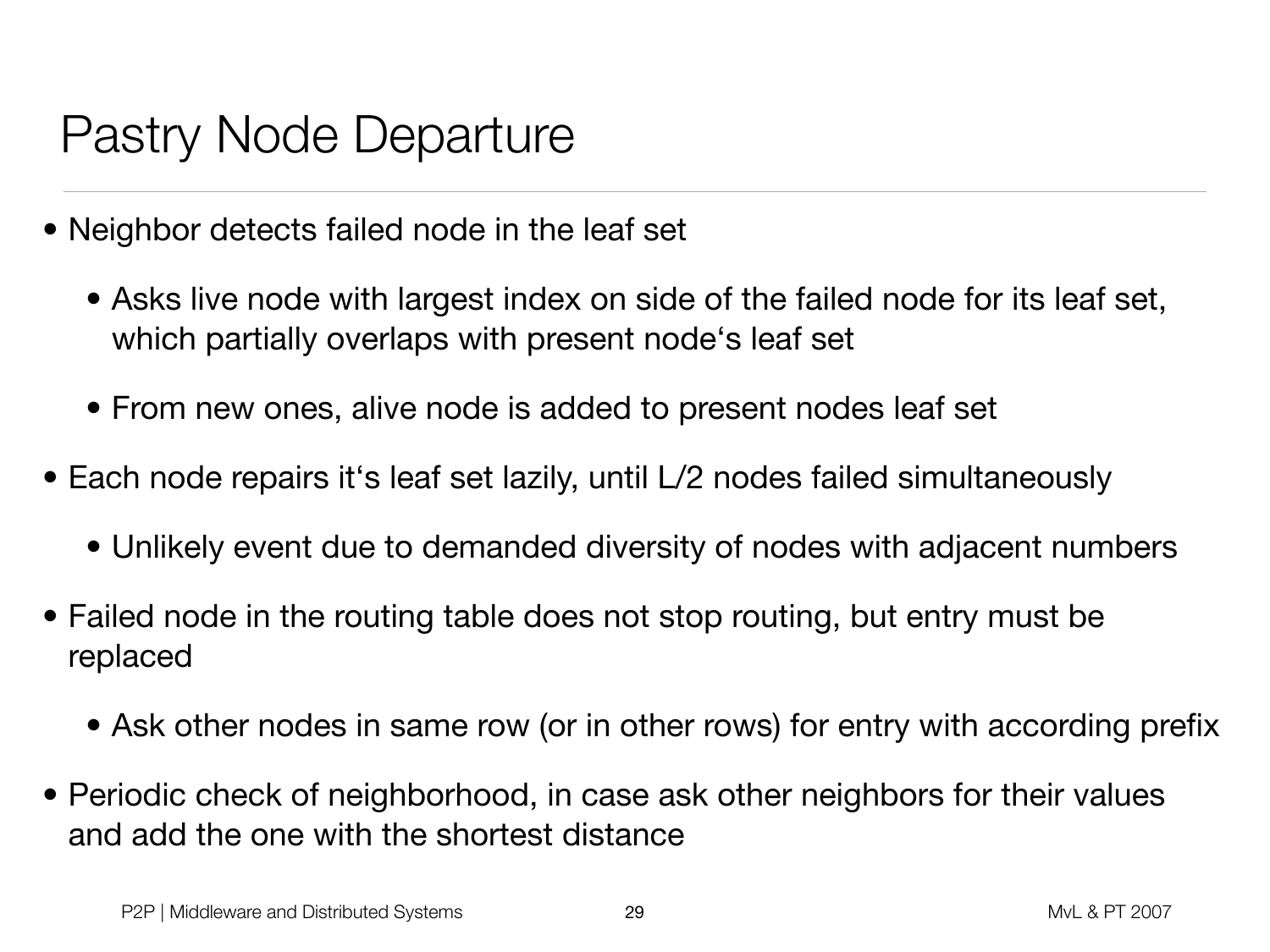#### PAST

- PAST: Distributed replicating file system, based on Pastry
	- *fileId* as hash of file name, client certificate and random salt
	- File certificate: *fileId*, file content hash, creation date
	- File and certificate routed via Pastry, with *fileId* as destination
	- Closest node accepts responsibility after certificate checking
		- Forwards insert request to other closest nodes
- Lookup finds nearest replica due to proximity consideration of Pastry
- Replica diversion: Balance remaining free space in leaf set allow to choose other members than the nearest ones in the leaf set
- File diversion: Balancing storage space in nodeld space vary salt in error case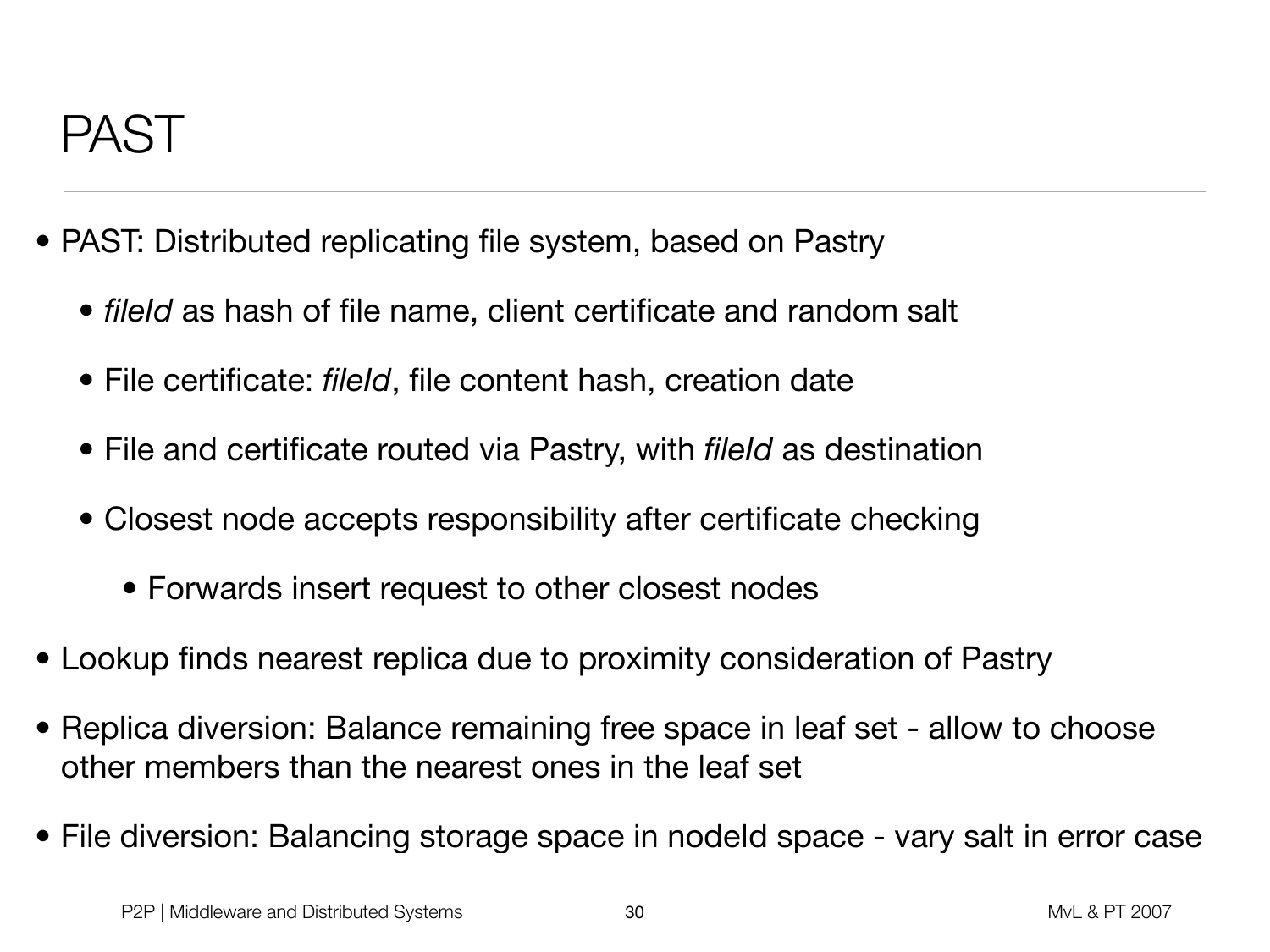### Tapestry Overlay Network

- 2001, Zhao et. al.
- Nodes and application endpoints with ID's
	- 160bit values, evenly distributed, e.g. by using same hash algorithm
- Every message contains application-specific identifier (similar to port number)
	- One large Tapestry network is encouraged, since efficiency increases
- DOLR approach, routing of messages to endpoints by opaque identifiers
	- PublishObject (objectID, application ID) best effort, no confirmation
	- UnpublishObject (objectID, application ID) best effort
	- RouteToObject(objectID, application ID) route message to object
	- RouteToNode(Node, application ID, exact destination match)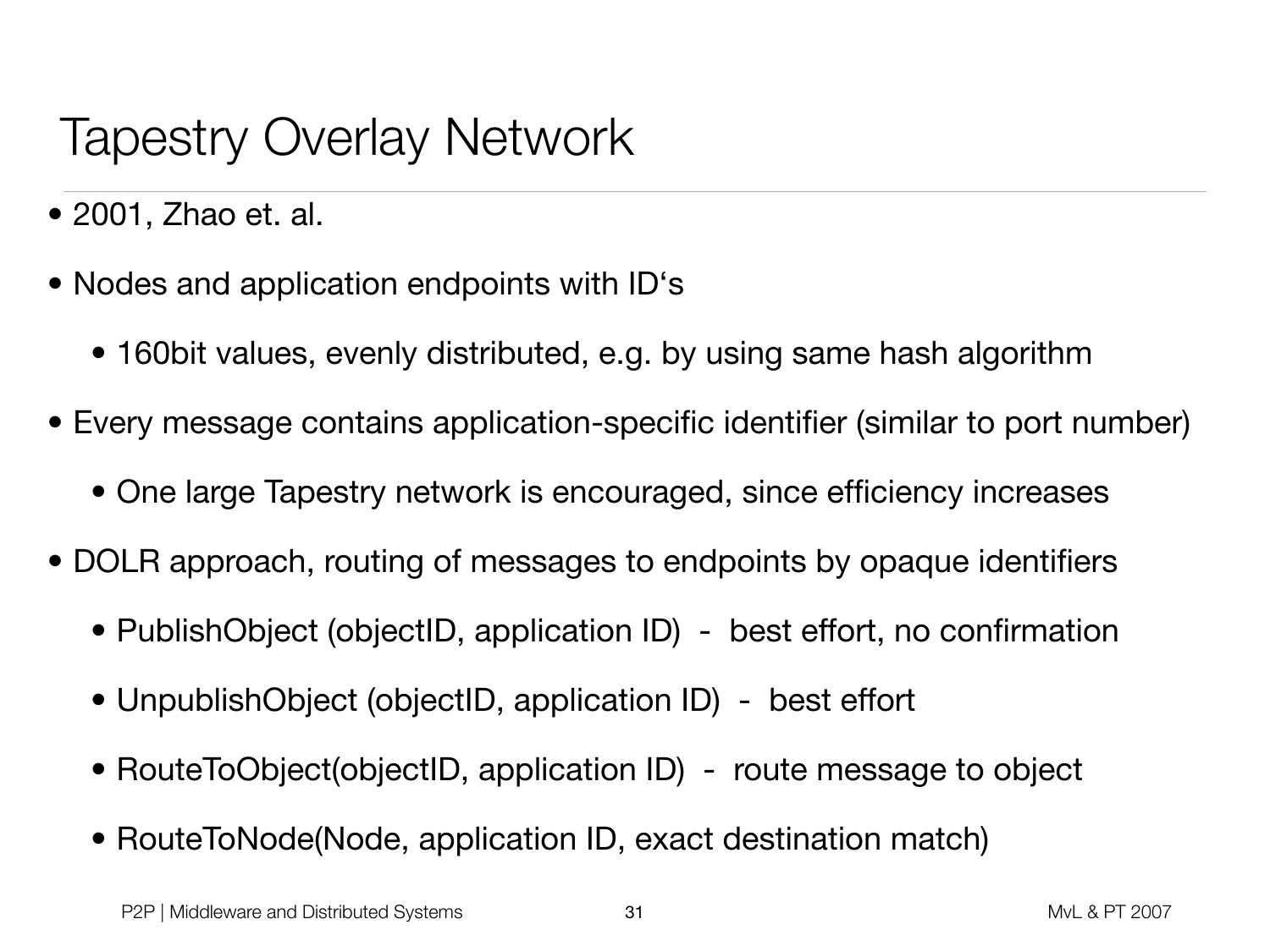## Routing and Object Location

- Each identifier is mapped to a live node (identifiers root)
	- If node ID is the same as the identifier, this one becomes the root
- Each nodes maintains table of outgoing neighbor links
	- Common matching prefix, higher levels match more digits, increasing prefix size from hop to hop
	- Again similar to classless inter-domain routing (CIDR) for IP addresses
- Non-existent IDs are mapped to some live node (, close digit)
- Backup links with same prefix as neighbor link

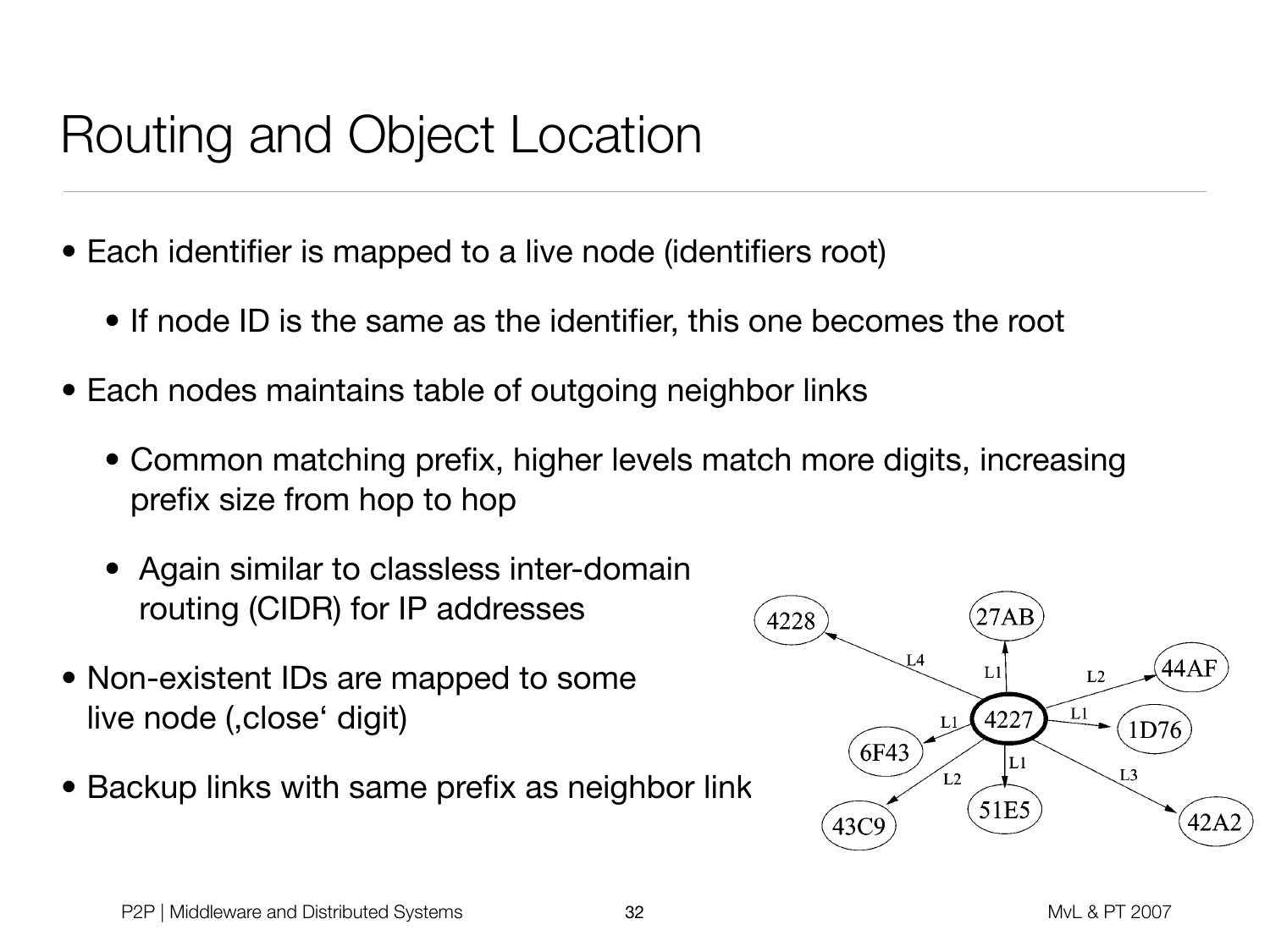## Tapestry Object Publication

- Each identifier has a root node
	- Participants publish objects by periodically routing , publish 'messages towards the root node
	- Each node along the path stores object key and publisher IP
	- Each replica is announced in the same way nodes store ordered replica list based on own network latency to publisher
- Objects are located by routing a message towards the root node
	- Each node along the path checks mapping and redirects accordingly
	- Convergence of nearby paths heading to the same direction
- Client locates object by routing a message to the route node
	- Each node on path checks for cached pointer and re-directs to server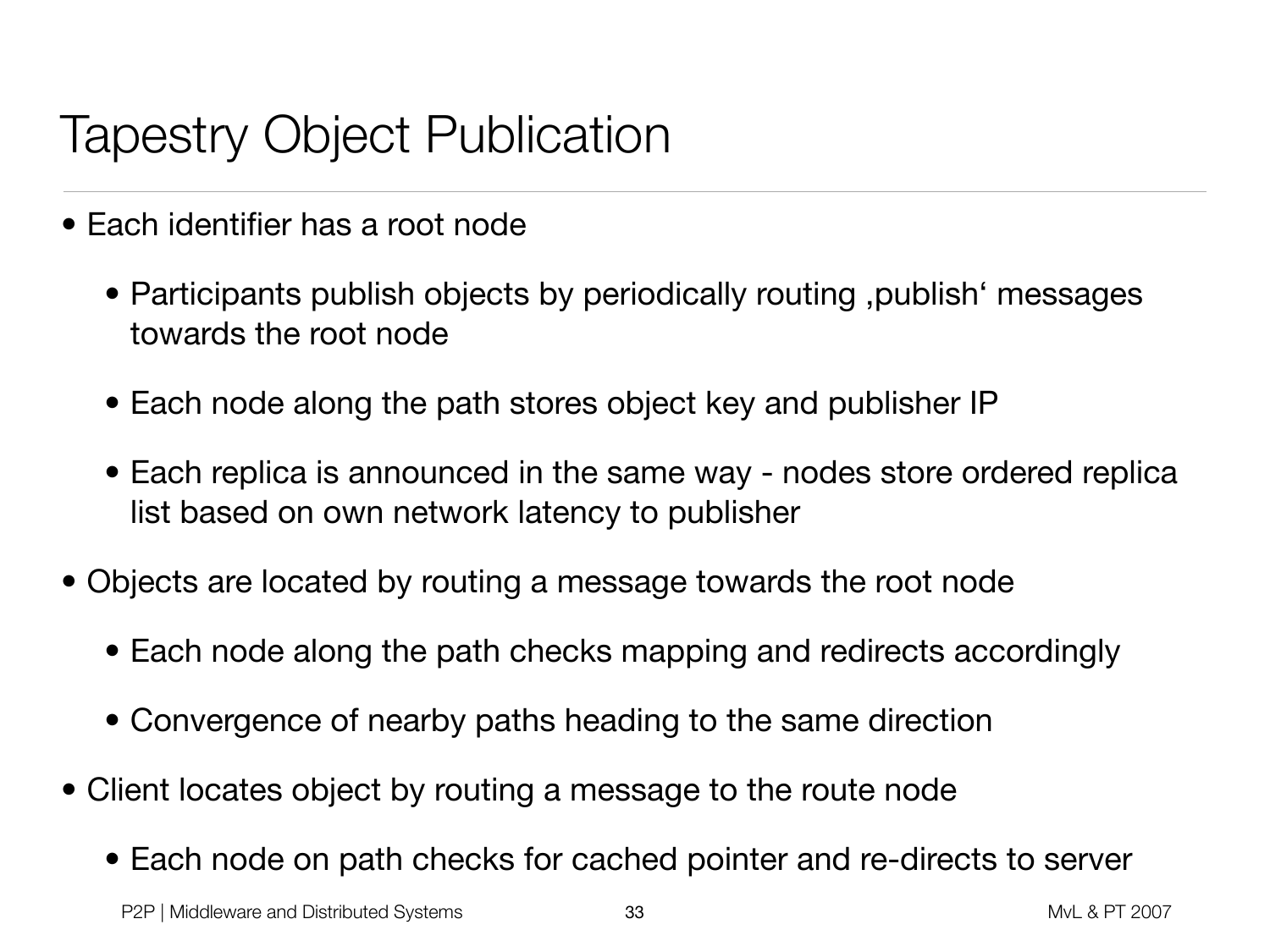#### $\sim$  root given the previous hop number, , and the destination  $\sim$ Object Announcement